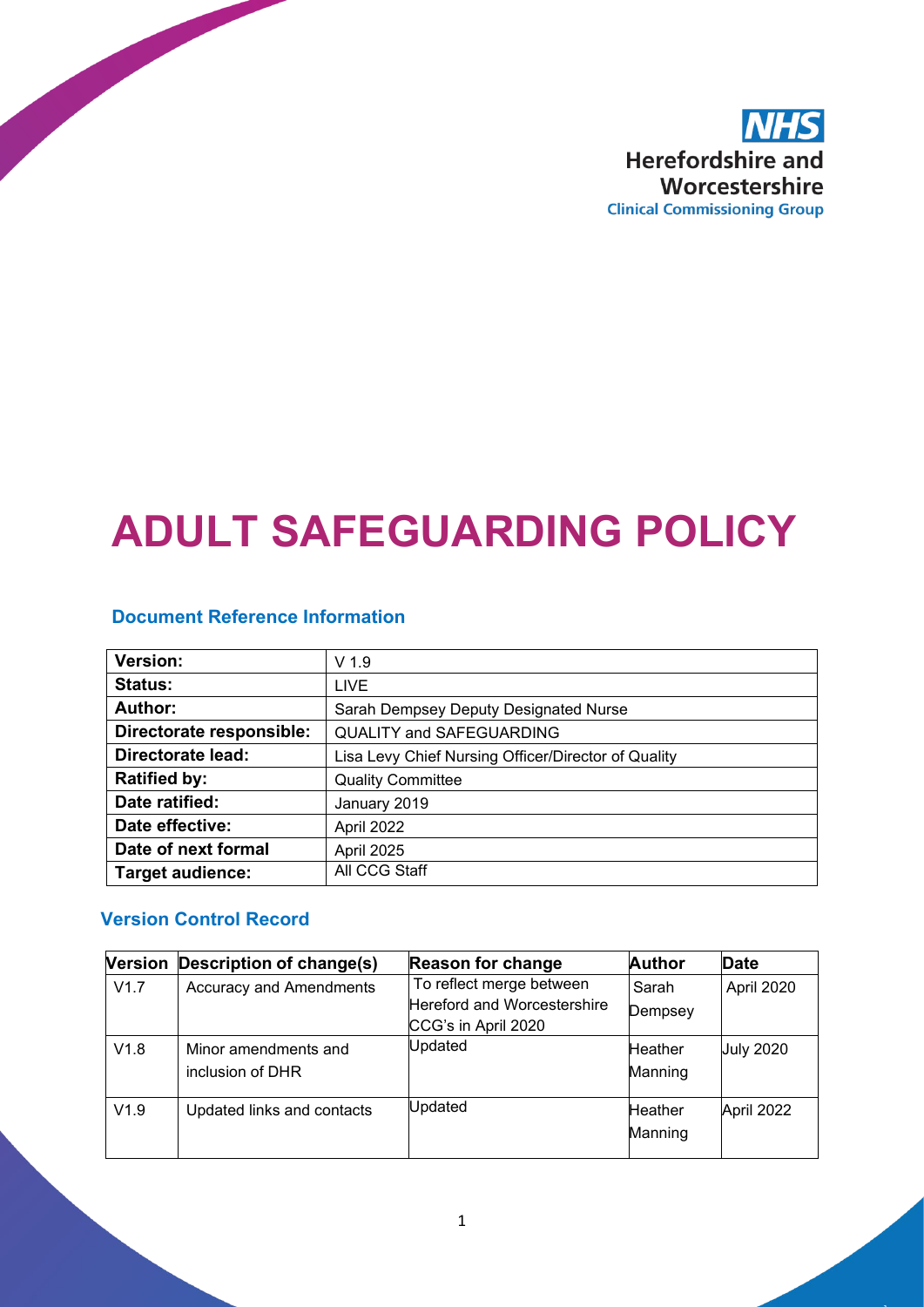| <b>Contents</b>                                  | <b>Page</b> |
|--------------------------------------------------|-------------|
|                                                  | 3           |
|                                                  | 5           |
|                                                  | 6           |
|                                                  | 7           |
|                                                  | 10          |
|                                                  | 11          |
|                                                  | 12          |
|                                                  | 13          |
| 9. Mental Capacity Act…………………………………………………………………… | 14          |
|                                                  | 15          |
|                                                  | 16          |
|                                                  | 17          |
|                                                  | 19          |
|                                                  | 20          |
|                                                  | 21          |
|                                                  | 22          |
|                                                  | 23          |
|                                                  | 24          |
|                                                  | 25          |
|                                                  | 26          |
|                                                  | 27          |
|                                                  | 28          |
|                                                  | 29          |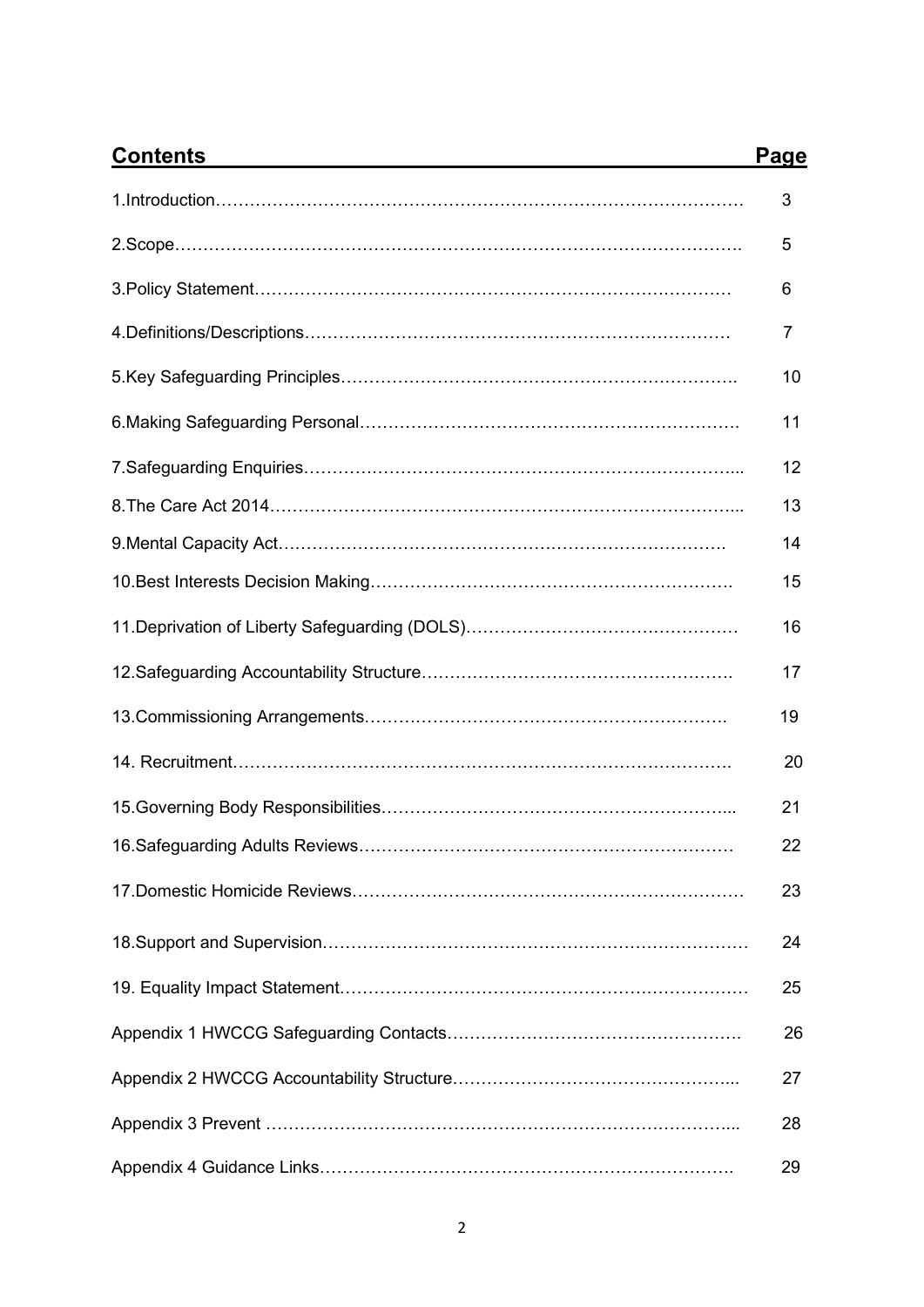#### **1.INTRODUCTION**

1.1 This document defines the Safeguarding Adult Policy and Procedures for the Herefordshire and Worcestershire Clinical Commissioning Group (hereafter referred to as HWCCG).

1.2 This resource reflects the commitment of commissioners and providers and allied local authorities to work together to safeguard adults with care and support needs in line with the Care Act 2014. This policy should be read in full with the Adults Safeguarding: Multi-Agency policy and procedures for the protection of adults with care and support needs in the West Midlands. (November 2019)

1.3 This policy outlines HWCCG responsibilities for the safeguarding of adults in keeping with government and multi-agency safeguarding procedures and markers of good practice at both strategic and operational level and supports the ethos that safeguarding is everyone's responsibility.

1.4 HWCCG is a member and partner organisation of Herefordshire's Safeguarding Adults Board (HSAB) and Worcestershire Safeguarding Adults Board (WSAB). Both boards and HWCCG policies and procedures are aligned to the West Midlands Adult Safeguarding Policy and Procedures. (November 2019)

1.5 Safeguarding people who have contact with health services should always include consideration of children and young people. "Think Family" entails a cross generational approach to safeguarding and recognising that adults may be parents or carers, cared for by children or young people or represent a danger to children.

1.6 As commissioners HWCCG acknowledge that the connection and interface between the quality of service provision and safeguarding adults is integral to the delivery of healthcare. HWCCG as commissioners seek assurance from providers that they are engaged and cooperating at Executive and Senior level , with the local Safeguarding Adult Boards(s); thus achieving positive outcomes in preventing and effectively responding to harm, neglect and abuse, and that services are compliant with Making Safeguarding Personal; and that the patients voice is pertinent to safeguarding practice.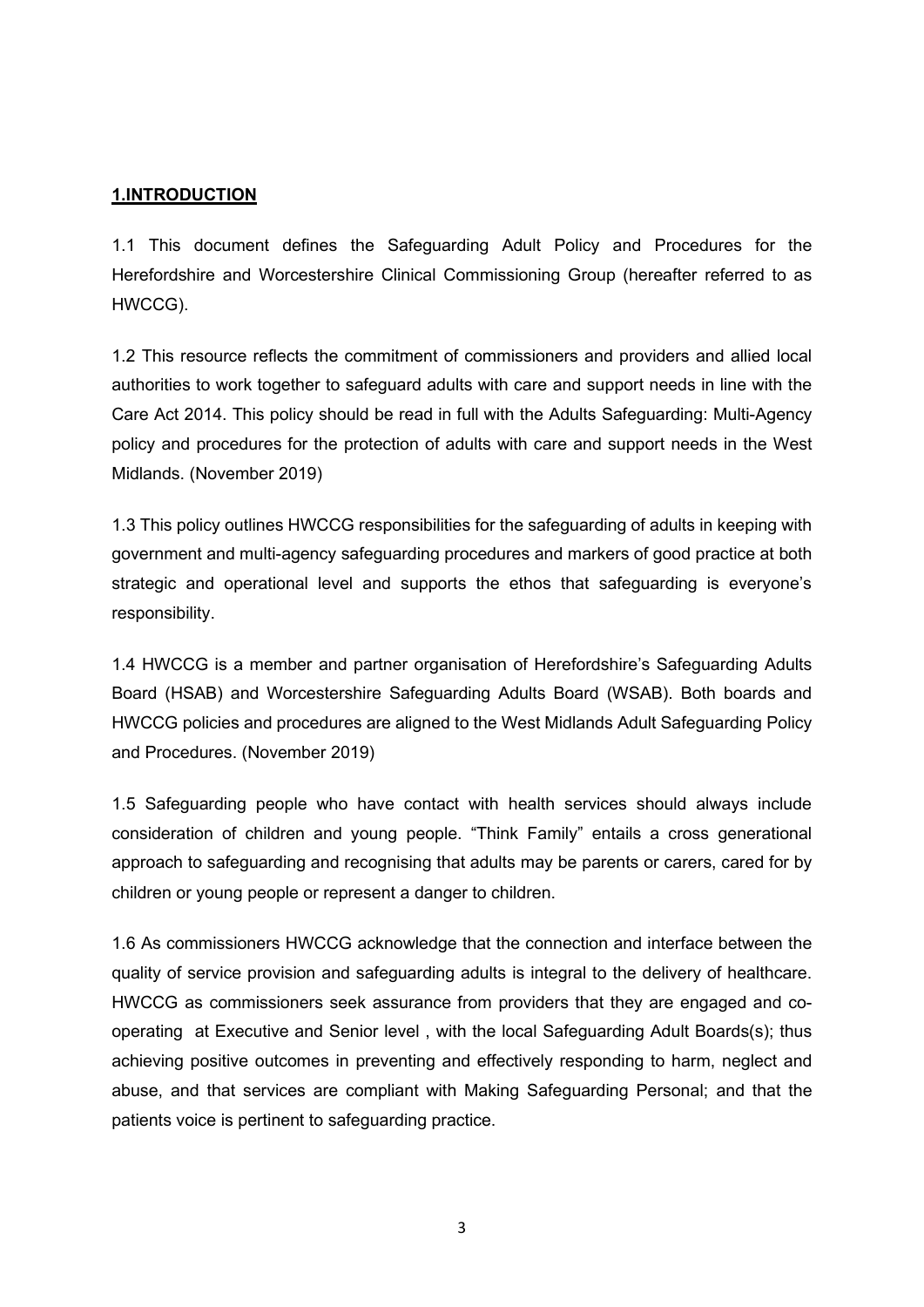1.7 Local authorities are the lead statutory organisation for safeguarding and have the lead responsibility for the coordination of all adult safeguarding concerns. HWCCG will work in partnership with Herefordshire Council and Worcestershire County Council to protect adults with care and support needs from abuse and neglect and to fulfil their statutory responsibilities to safeguard adults.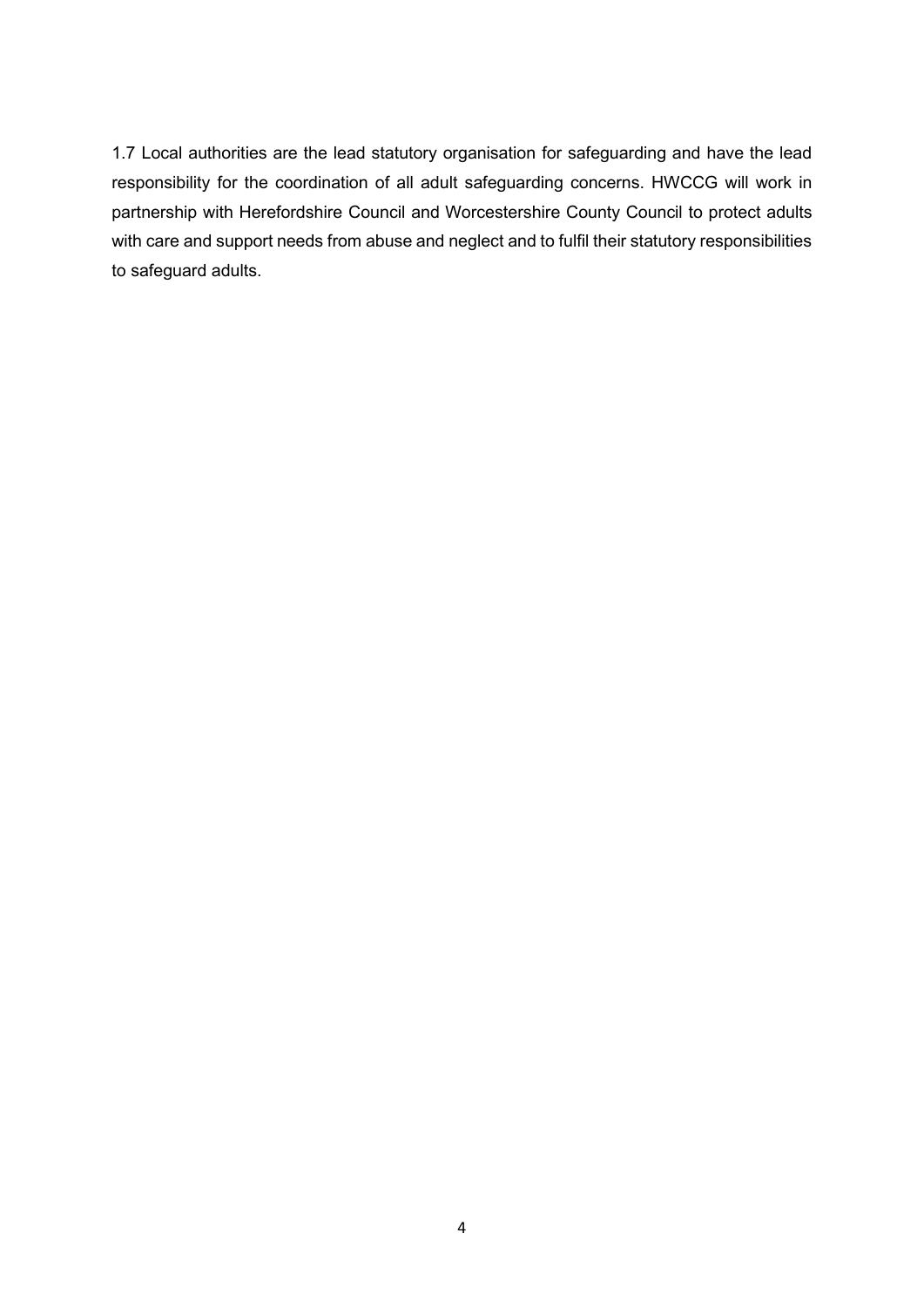#### **2.SCOPE**

2.1 This policy applies to all staff working for HWCCG including independent contractors, lay members, and volunteers. The key principles are also applicable to all services commissioned by HWCCG and all independent contractors including General Practitioners, Dentists, Pharmacists and Optometrists. However, these organisations are expected to have their own policies and procedures which should align with the West Midland Adult Safeguarding Policy and Procedures (November 2019)

2.2 The role of HWCCG is to gain assurance that services they commission including all independent contractors have robust policies and procedures which are effective in protecting adults from abuse.

2.3 All employees of HWCCG have an individual responsibility to protect and safeguard adults.

2.4 All managers should ensure that staff have received training appropriate to their roles and responsibilities appropriate to their individual roles and responsibilities (Adult Safeguarding: Roles and Responsibilities for Health Care Staff First Edition: August 2018)

2.5 HWCCG is committed to all processes which safeguard adults and promote their welfare, respecting the rights of all adults to live their chosen lifestyle with privacy, dignity, respect and independence, choice, and fulfilment. HWCCG is required to consider all individuals in their day to day work in shaping policy and providing services. This in line with the public sector Equality Duty introduced by the Equality Act (2010).

2.6 In applying this policy HWCCG have due regard for the need to eliminate unlawful discrimination, promote equality of opportunity, and provide for good relations between people of diverse groups, in particular on the grounds of the following characteristics protected by the Equality Act (2010); age, disability, gender, gender reassignment, marriage and civil partnership, pregnancy and maternity, race religion and sexual orientation.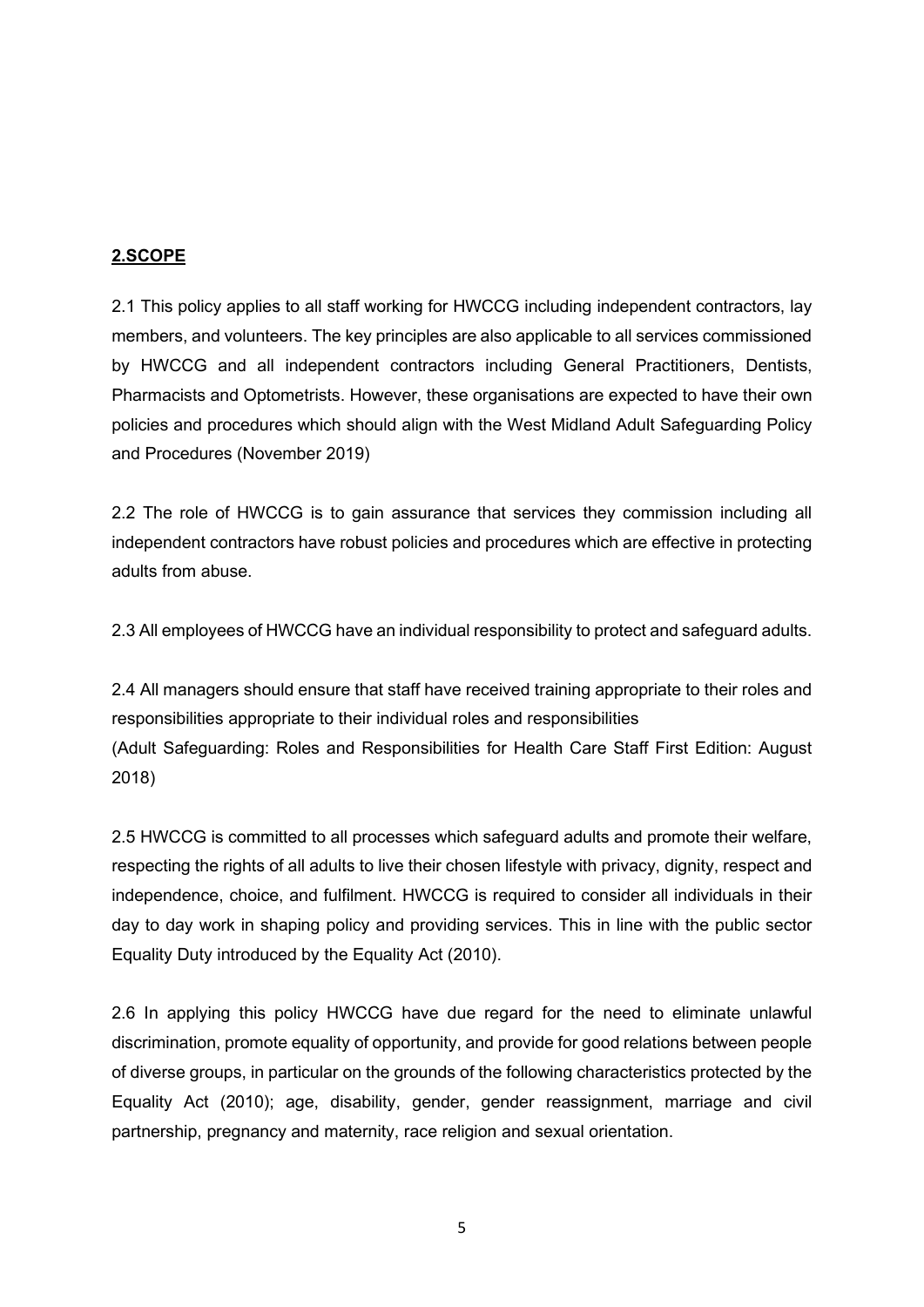#### **3.POLICY STATEMENT**

3.1 HWCCG will fulfil its responsibility for the safety and welfare of adults. This will be achieved through partnership processes across the area and through the demonstration of: A Designated Nurse for Safeguarding Adults and Children (Mental Capacity Act Lead) and Deputy Designated Nurses who within their roles have leads for Prevent, Domestic Abuse and Exploitation, Primary Care, Safeguarding Adults as well as a lead for Safeguarding Children and Children Looked After and a Named Professional Nurse for Safeguarding.

3.2 An active partnership and engagement with HSAB and WSAB.

3.3 Quality standards and monitoring of commissioned services through safeguarding assurance processes including clinical quality review meetings, quarterly safeguarding reporting, membership of Providers internal safeguarding committees and safeguarding support and assurance visits.

3.4 Ensuring that adults are valued, and their safety and welfare is considered at all stages of the commissioning process including contracting arrangements and performance management frameworks.

3.5 NHS England has advised that PREVENT is incorporated into its safeguarding arrangements and to ensure that PREVENT awareness and other relevant training is delivered to staff who provide services to NHS patients. HWCCG are active partners in the promotion of PREVENT, part of the governments counter-terrorism strategy CONTEST which involves recognising when vulnerable groups or individuals are being exploited for terrorism related activities. (See HWCCG Prevent Policy 2022 and Appendix 3)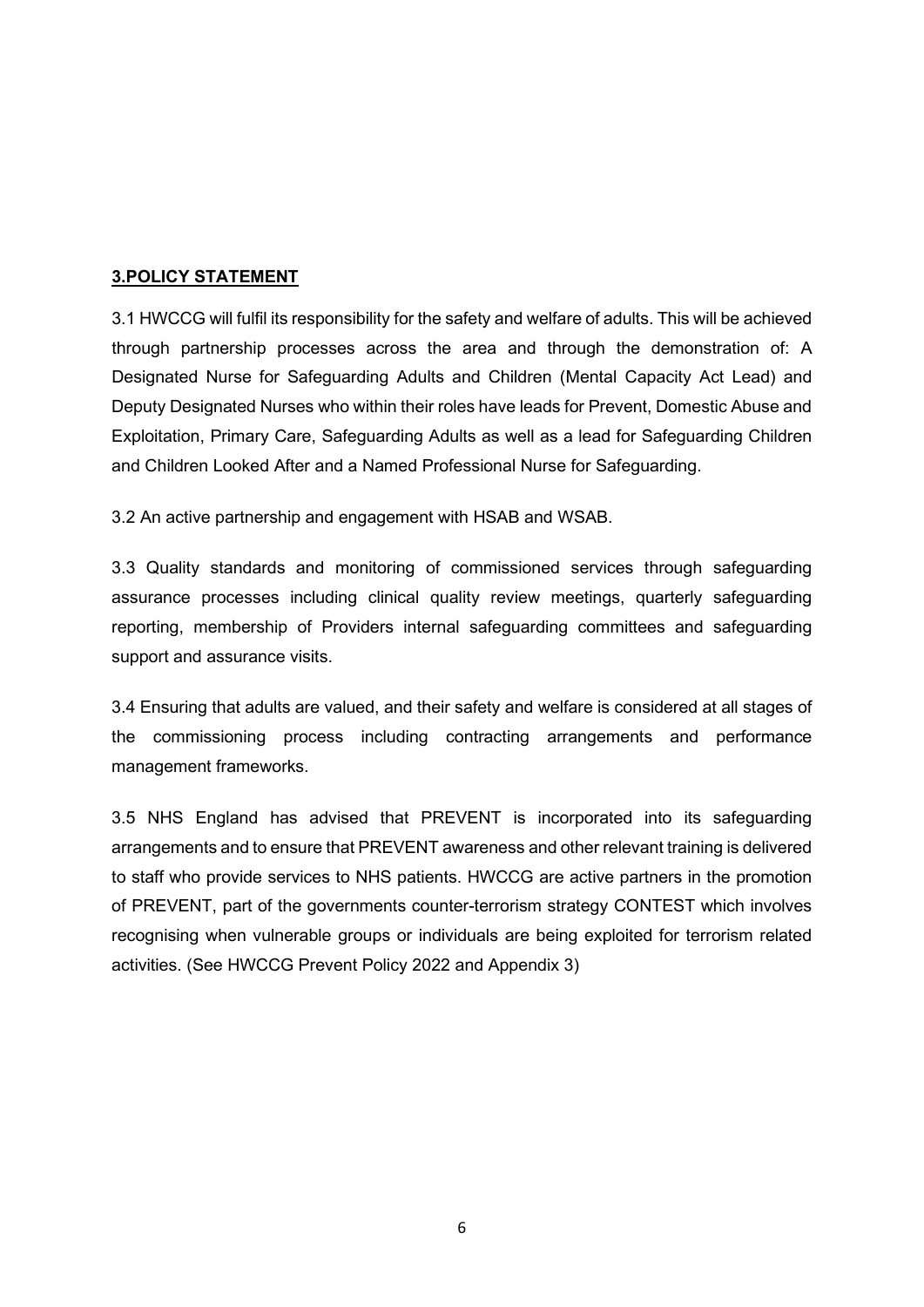#### **4.Definitions/Descriptions**

To assist with interpretation of this policy, a number of definitions and common terms used in relation to Safeguarding Adults have been included.

#### **4.1 Abuse and Neglect**

Abuse and neglect can take many forms and the circumstances of each individual case should always be considered. Exploitation is a common theme in the following list of types of abuse and neglect:

- **Physical Abuse** hitting, slapping, pushing, misuse of medication, restraint etc.
- **Sexual Abuse** any sexual or indecent act that is carried out and the adult has not given consent or was pressurised into consenting
- **Psychological Abuse** includes emotional abuse, threats of harm or abandonment, humiliation, controlling, intimidation, coercion, verbal abuse, deprivation of contact, unjustified withdrawal of health or social care services
- **Financial or Material Abuse** includes theft or property or benefit, internet scamming, misuse of property and possessions, fraud, coercion in in relation to adult's financial affairs or arrangements
- **Modern Slavery**  includes slavery, human trafficking, forced labour and domestic servitude
- **Discriminatory Abuse –** includes forms of harassment, slurs or similar treatment because of race, gender, gender identity, age, disability, sexual orientation, or religion (Equalities Act 2010)
- **Organisational Abuse**  includes neglect and poor practice within a specific care setting e.g. hospital or care home
- **Neglect and acts of omission**  includes ignoring the need for medical, physical, or psychosocial care, failure to provide access to health care services and withholding the necessities of life, for example:
	- **EXECT** Leaving food and drink out of reach and no offering support where required to ensure appropriate nutrition and hydration
	- Not treating people with dignity and respect
	- Persistent social isolation and lack of meaningful occupation for people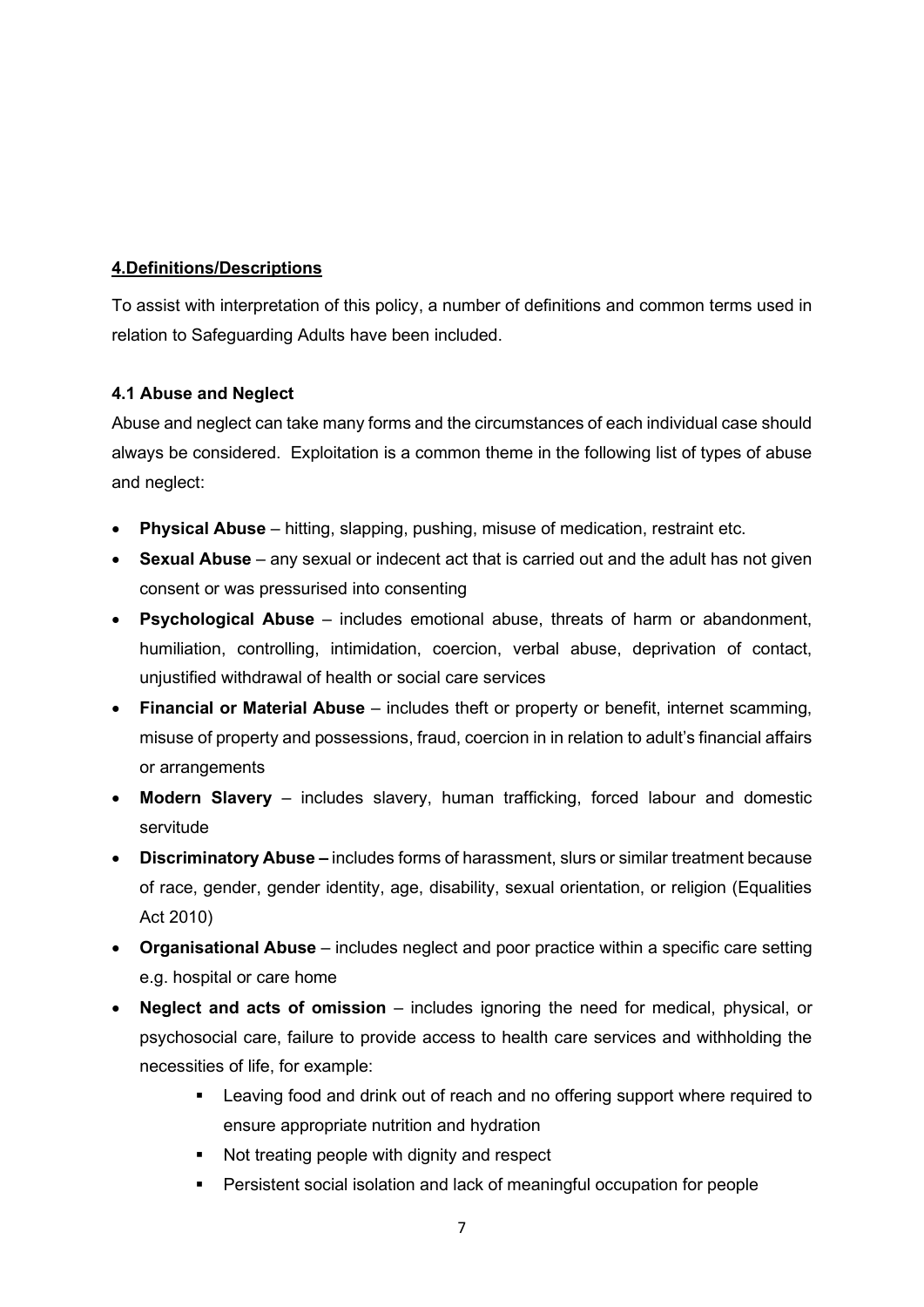- Not supporting people to the toilet in a timely manner
- Staffing levels or staff competency which compromises provision of adequate care to meet a person's needs
- The development of avoidable grade 3 or 4 pressure sores should be considered indicative or compromised care and consideration should be given to invoking safeguarding procedures and reporting as a Serious Incident (SI)
- **Self-Neglect –** this covers a wide range of behaviour neglecting to care for one's personal hygiene, health or surroundings and includes behaviour such as hoarding. Further information can be found on the Worcestershire Safeguarding Partnership Website.
- **Forced marriage -** A forced marriage is where one or both people do not or cannot consent to the marriage and pressure or abuse is used It is recognised as a form of violence against men and women and a serious abuse of human rights. Contact Forced marriage unit - 020 7008 0151 to raise any concerns.
- **Honour based Violence -** is a crime or incident which has or may have been committed to protect or defend the honour of the family and or community. Such violence can occur when perpetrators perceive that a relative has shamed the family or community by breaking their honour code. Further advice and support are available via West Mercia Women's Aid - 0800 980 3331.
- **Fabricated and Induced Illness-Parent and carer considerations** Sometimes an adult with care and support needs are taken to see a health practitioner by their parent or carer. In some cases, parents or carers have been found to have fabricated or induced illness with their ward. If you have concerns about a carer's behaviour or presentation of the adult with care and support needs seek the advice of the safeguarding team within the Clinical Commissioning Group.

New Guidance – Perplexing Presentations (PP)/Fabricated or Induced Illness (FII) in Children RCPCH Guidance (2021)

- **Contextual safeguarding -** Adults with care and support needs can be at risk of abuse or exploitation within their families or externally within peer groups from the wider community or online. The risk can be through criminal activity, exploitation, or extremism.
- **County Lines** this is a term used when drug gangs from big cities expand their operations to smaller towns often using violence to drive out local dealers and exploiting vulnerable adults to sell drugs. The dealers use dedicated mobile phones known as deal lines to take orders from drug users.

Further information can be found online (Link in appendix 4)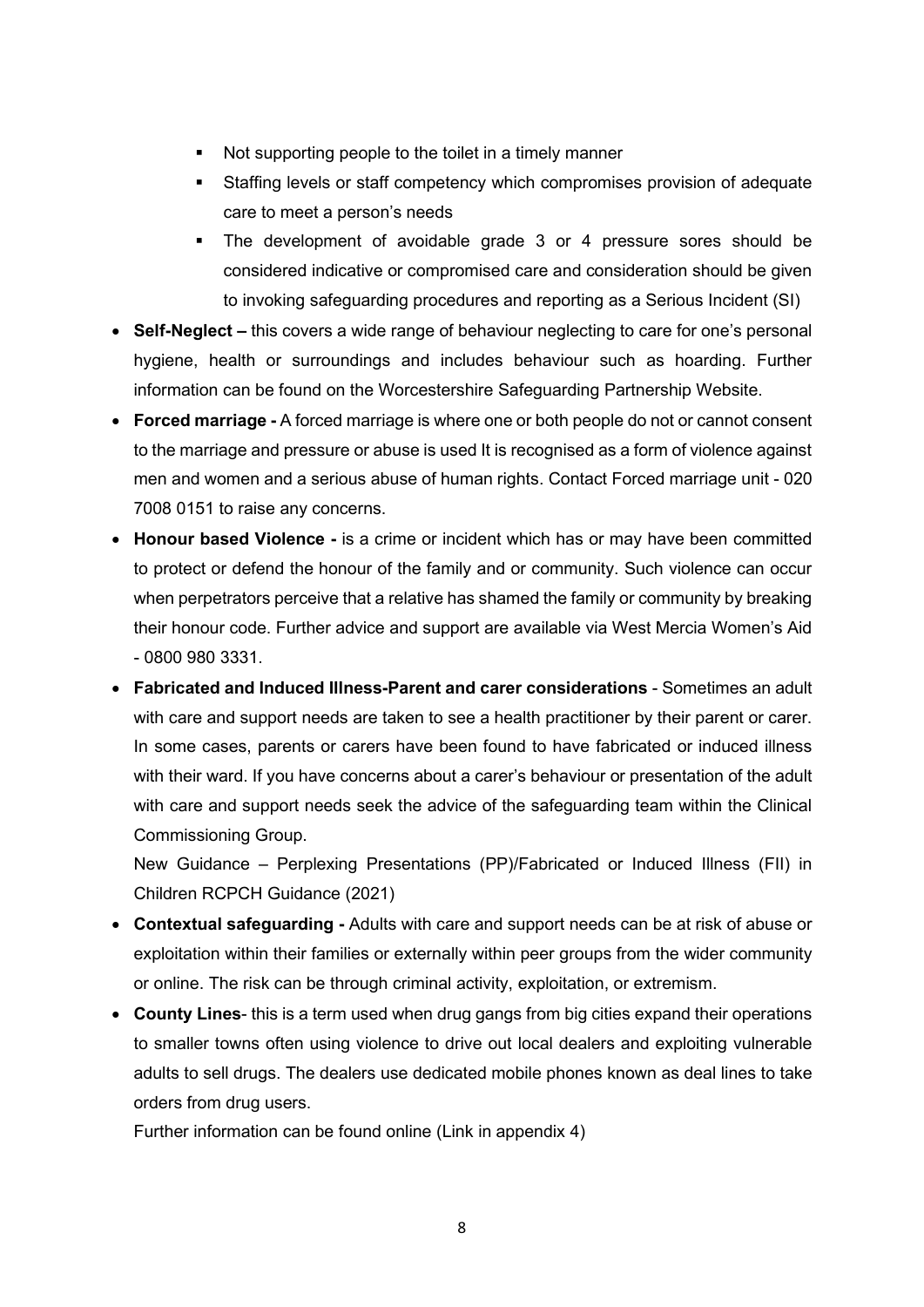- **New and Emerging Themes -** Breast Ironing- This is practiced in some African countries. Girls aged between 9 and 15 have hot pestles or stones rubbed on their developing breasts to stop them from growing further. This is usually implemented by grandmothers or mothers and the men in the family are usually unaware.
- **Domestic abuse –** is abuse perpetrated by partners, ex partners or family members; this includes physical, psychological, sexual, financial, 'honour' based violence. Domestic Violence

In 2013, the Home Office announced changes to the definition of domestic abuse:

- Incident or pattern of incidents of controlling, coercive or threatening behaviour, violence, or abuse... by someone who is or has been an intimate partner or family member regardless of gender or sexuality
- Includes: psychological, physical, sexual, financial, emotional abuse; so called 'honour' based violence; Female Genital Mutilation; forced marriage.
- Age range extended down to 16.

Many people think that domestic abuse is about intimate partners. It is clear that other family members are included and that much safeguarding work that occurs at home is concerned with domestic abuse. This confirms that domestic abuse approaches and legislation can be considered safeguarding responses in appropriate cases. Such abusive behaviour can include, for example:

- Constant criticism and belittling comment
- Verbal abuse and threats (including threats to harm the children)
- Isolation and control of contact with family and friends
- Restrictions on entry/exit from home
- Intimidation
- Controlling and coercive behaviour
- Denial of privacy
- Oppressive control of finances and withholding of food
- Destruction of personal property and valued possessions

Further local safeguarding resources for professionals can be found in Appendix 4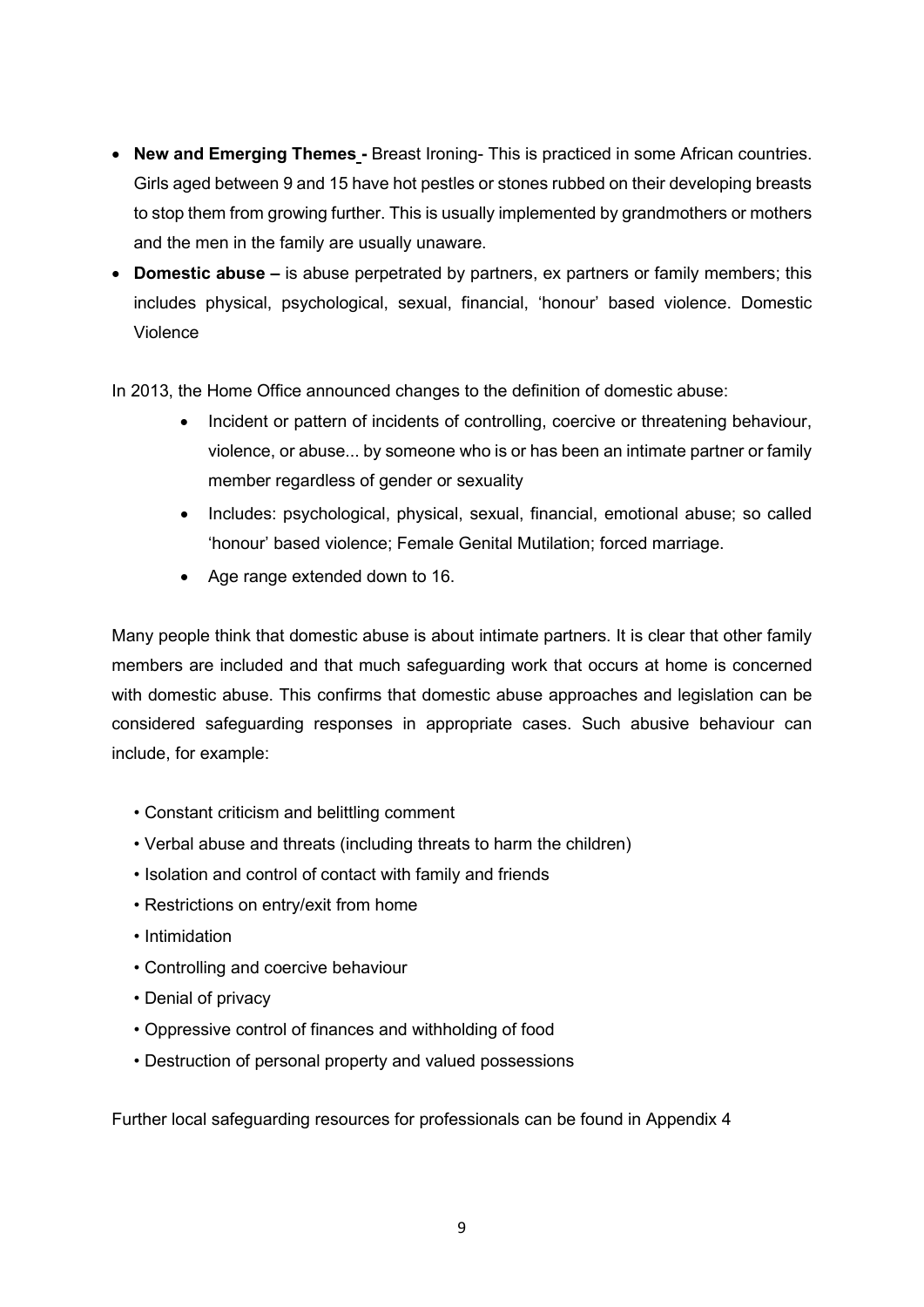#### **5.Key Safeguarding Principles**

5.1 The Department of Health, in line with the Care Act 2014, which legislated the responsibilities for Safeguarding Adults has developed a list of six key principles in order to inform good practice in relation to safeguarding adults:

- Empowerment: Presumption of person led decisions and informed consent
- Prevention: It is better to take action before harm occurs.
- Protection: Support and representation for those I greatest need
- Proportionality: Proportionate and least intrusive response appropriate to the risk presented
- Partnership: Local solutions through services working with their communities
- Accountability: Accountability and transparency in delivering safeguarding.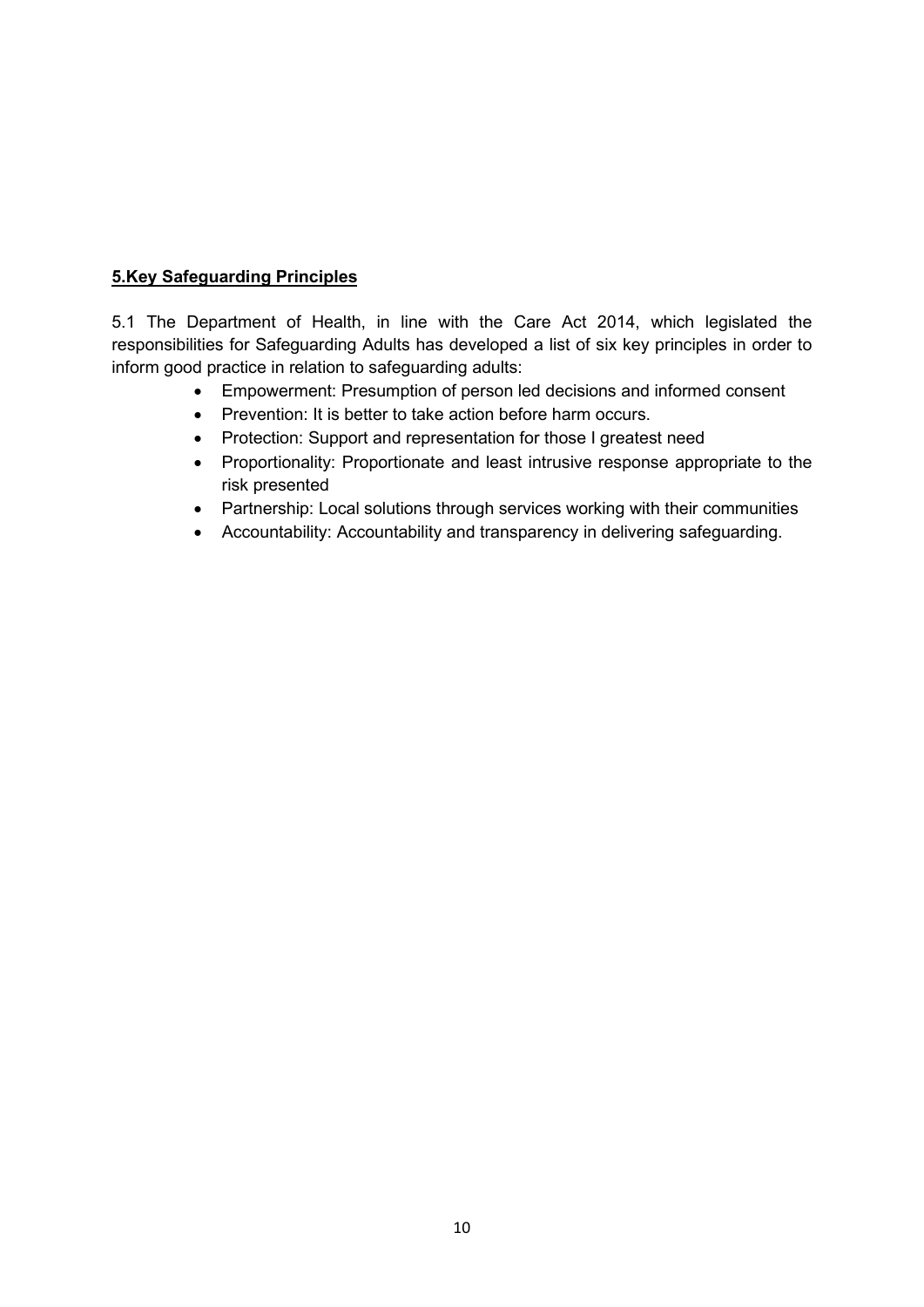#### **6.Making Safeguarding Personal**

6.1 Making Safeguarding Personal (MSP) is a sector led initiative which aims to develop an outcomes focus to safeguarding work, and a range of responses to support people to improve or resolve their difficulties.

6.2 The Care Act 2014 guidance requires adult safeguarding practice to be person led and outcome focussed, aiming towards resolution or recovery. This embodies the MSP approach.

6.3 In addition to the safeguarding principles it is important to remember that adults have individual preferences, histories, circumstances, and lifestyles. Safeguarding should be person-led and outcome-focused. Professionals should endeavour to engage the person in conversations about how best to respond to their safeguarding situation to enhance their involvement, choice and control and thus improve their quality of life, wellbeing and safety. This encompasses-

- A) Hearing the person
- B) Respecting the persons choices
- C) Understanding the person
- D) Being honest with the person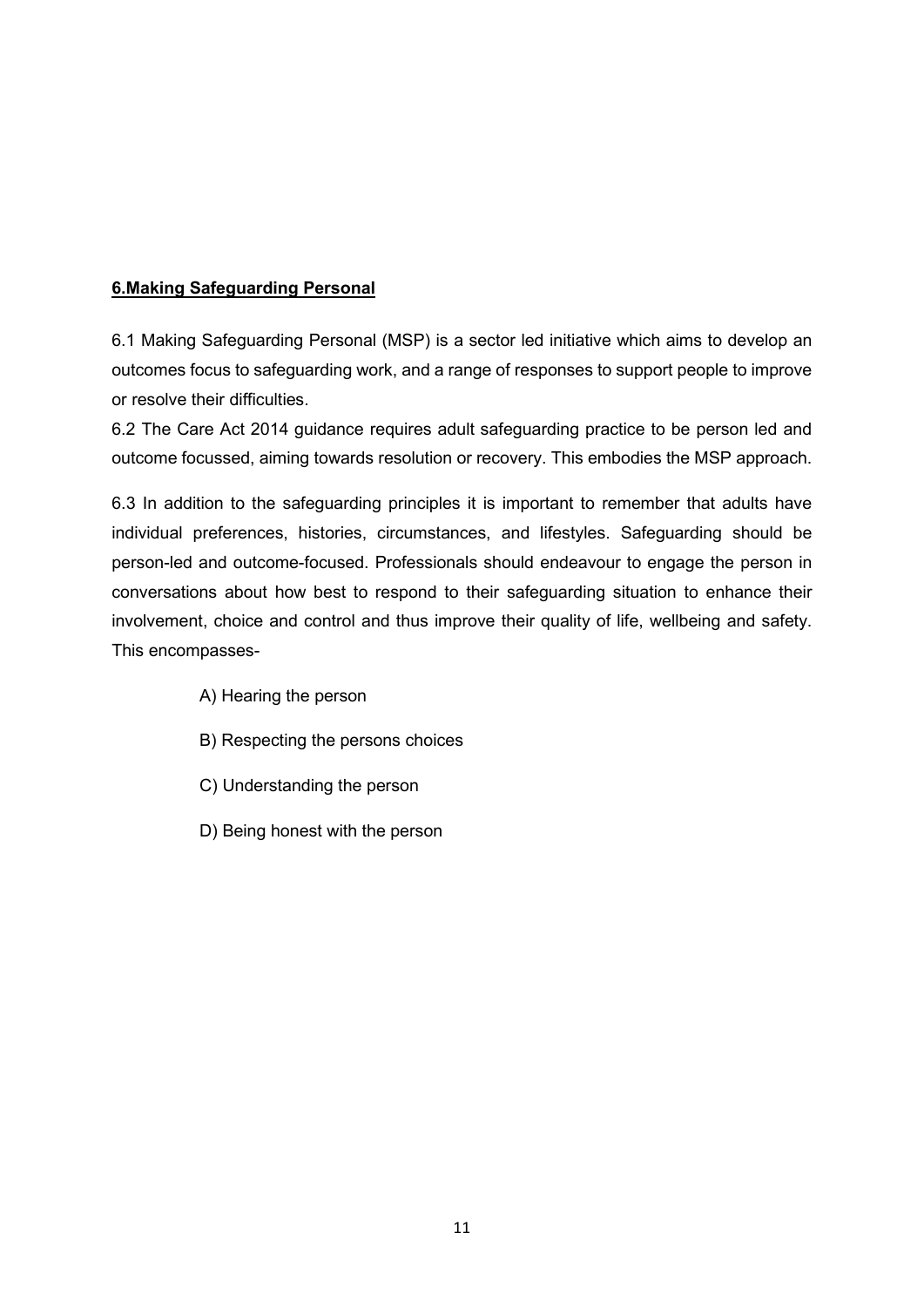#### **7. Enquiries**

7.1 Safeguarding enquiries will only be undertaken if they meet Care Act section 42 criteria:

*The adult has a) needs for care and support (whether or not the Local Authority is meeting any of those needs); b) is experiencing, or is at risk of, abuse, or neglect; and c) as a result of those needs is unable to protect himself or herself against the abuse or neglect or the risk of it.*

7.2 The Care Act 2014 requires that the local authority must make enquiries, or cause others to do so, if it believes an adult is experiencing, or is at risk of abuse or neglect.

7.3 HWCCG has a responsibility to ensure that providers who are required to comply with statutory responsibilities in relation to safeguarding do so.

7.4 HWCCG should also ensure effective arrangements for information sharing under section 42 of the Care Act are embedded in practice. HSAB and WSAB conducts regular multi-agency MSP audits, themes, and trends of which are fed back to pertinent agencies.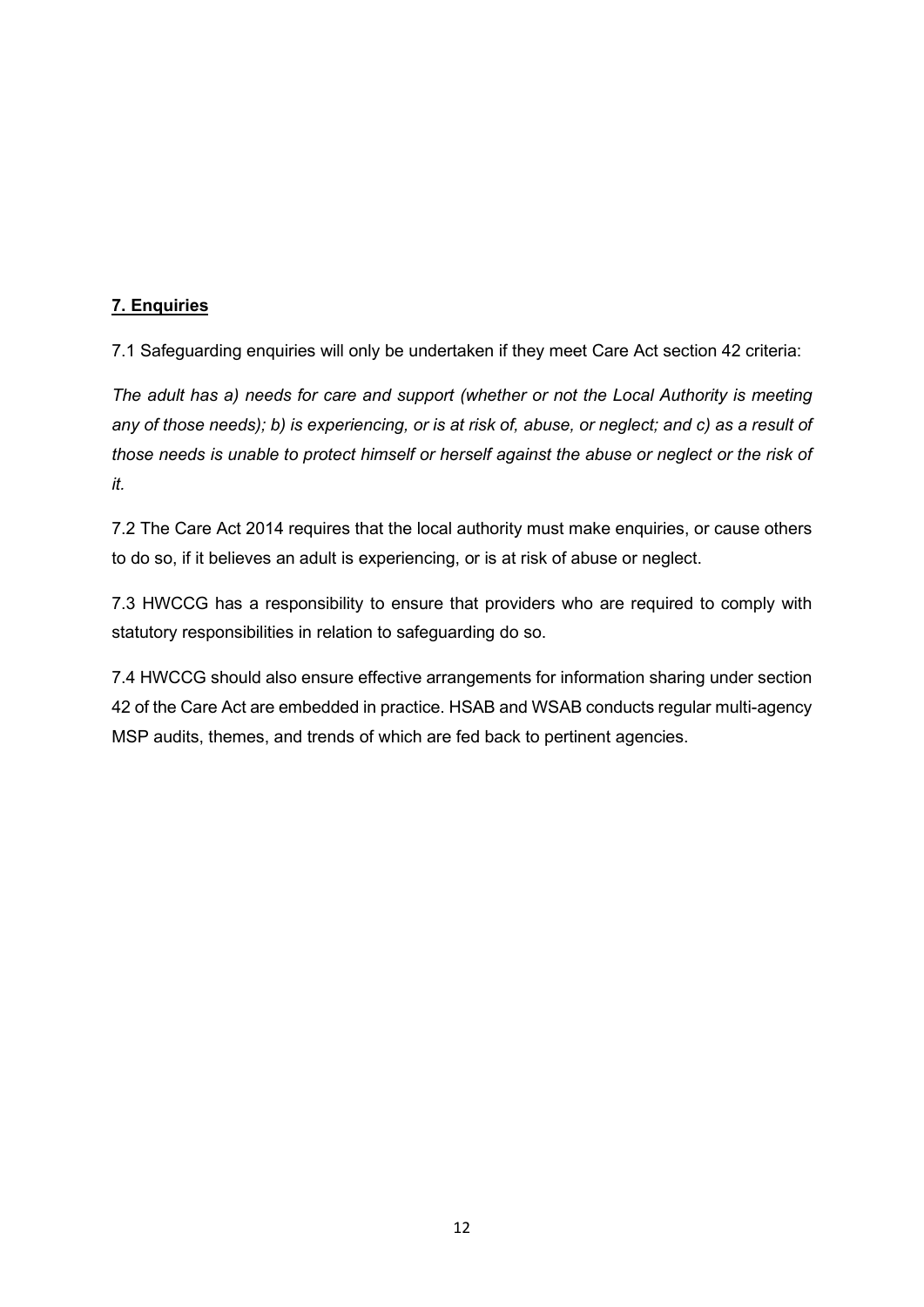#### **8.The Care Act 2014 defines an adult who is in need of Safeguarding as:**

8.1

- A person who is18 years and over
- A person who has needs for care and support (whether or not the Local Authority is meeting any of those needs)
- A person who is experiencing, or at risk of abuse or neglect
- A person who, as a result of those care and support needs, is unable to protect themselves from either the risk of, or the experience of, abuse or neglect and as a result of their care needs are unable to protect themselves.

## 8.2 **HEREFORDSHIRE-REPORT ABUSE**

- If you require safeguarding advice please contact [safeguarding@herefordshire.gov.uk](mailto:safeguarding@herefordshire.gov.uk)
- **To report a safeguarding concern** 01432 260715 (weekdays 9am-5pm)
- 03301239309 (after 5pm, weekends and bank holidays)

#### 8.3 **WORCESTERSHIRE -REPORT ABUSE**

- [http://www.worcestershire.gov.uk/info/20329/protection\\_from\\_harm](http://www.worcestershire.gov.uk/info/20329/protection_from_harm)
- **to report a safeguarding concern** please call [01905 768053](tel:01905%20768053)
- If you would like safeguarding advice please phone the Adult Safeguarding Team on [01905 843189](tel:01905%20843189) (note this number does not accept referrals)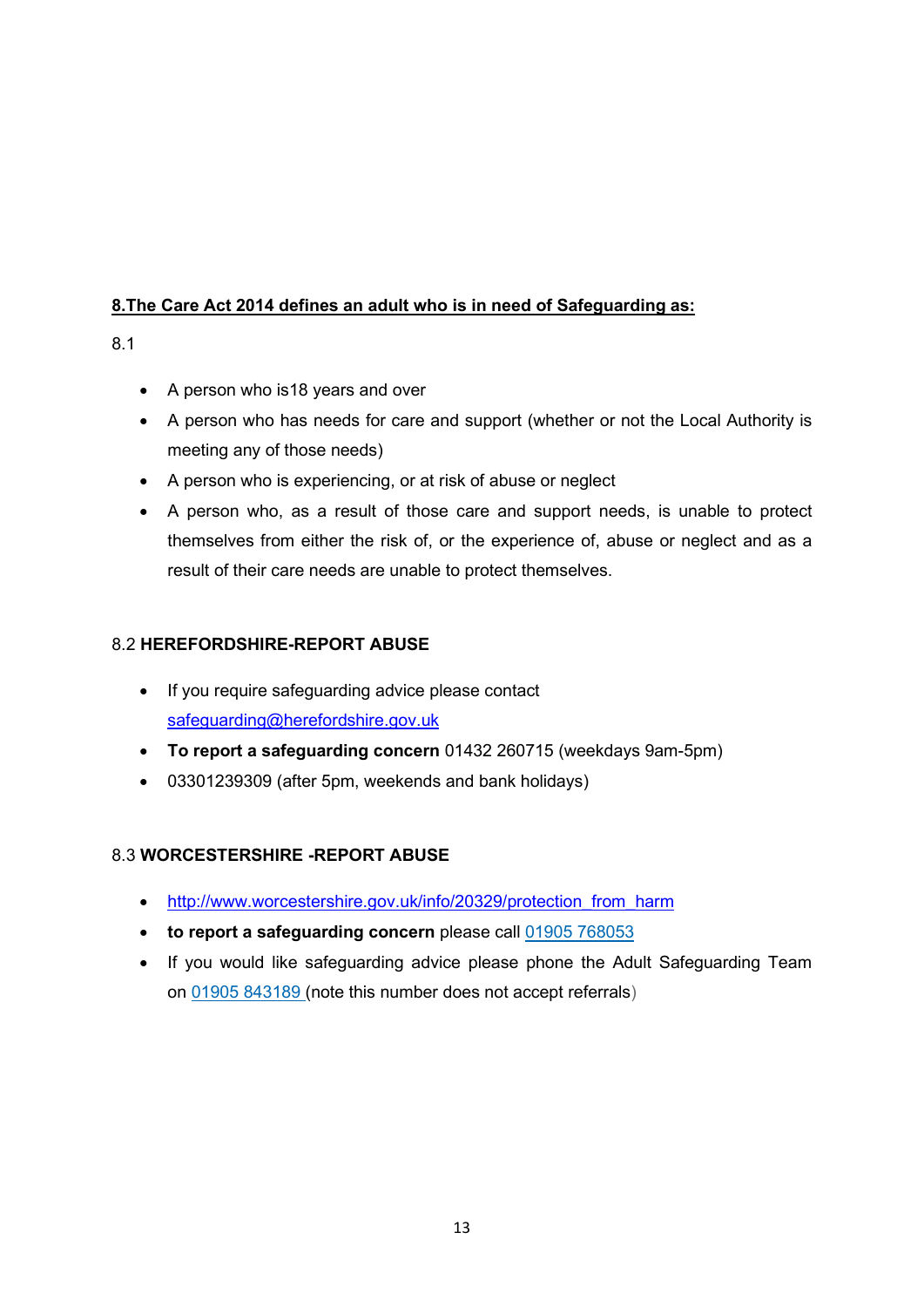#### **9.Mental Capacity Act**

9.1 The presumption is that adults have the mental capacity to make informed decisions about their own safety and how they live their lives. Issues of mental capacity and the ability to give informed consent are central to decisions and actions in Safeguarding Adults. All interventions need to consider the ability of adults to make informed choices about the way they want to live and the risks they want to take. This includes their ability: to understand the implications of their situation, to take action themselves to prevent abuse, to participate to the fullest extent possible in decision-making about interventions.

9.2 The MCA 2005 provides a statutory framework to empower and protect people who may lack capacity to make decisions for themselves and establishes a framework for making decisions on their behalf. This applies whether the decisions are life-changing events or everyday matters. All decisions taken in the Safeguarding Adults process must comply with the Act.

For further information go to Appendix 4

Advice and support can also be sought by contacting the HWCCG Safeguarding Team.

Details in appendix 1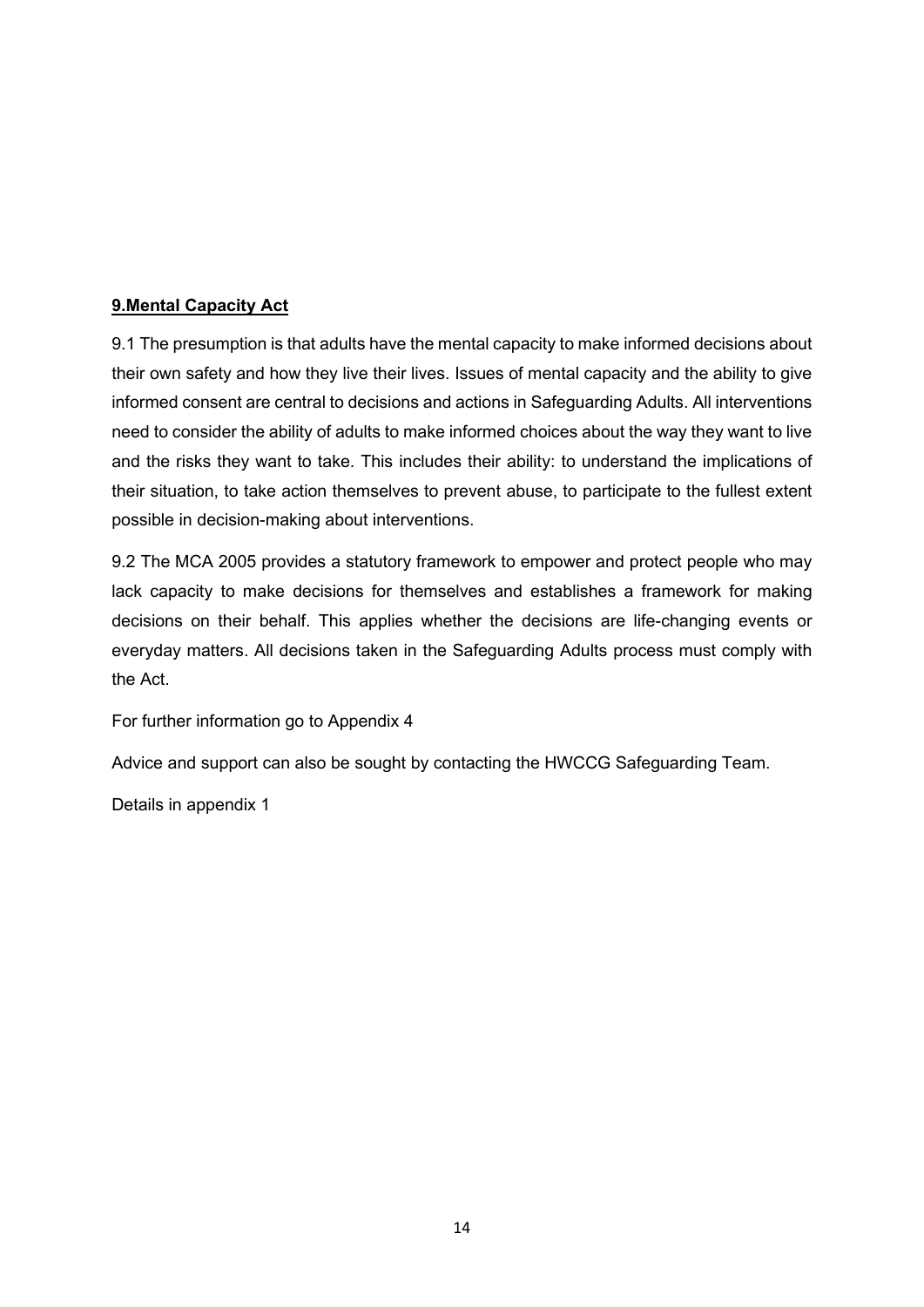#### **10.Best Interests Decision Making**

10.1 If a person has been assessed as lacking capacity then any action taken, or any decision made for, or on behalf of that person, must be made in his or her best interests.

10.2 The person who has to make the decision is known as the 'decision-maker' and normally will be the carer responsible for the day-to-day care, or a professional such as a doctor, nurse or social worker where decisions about treatment, care arrangements or accommodation need to be made.

10.3 How to make a Best Interests Decision is laid out in the Herefordshire Adults Safeguarding Board and Worcestershire Adults Safeguarding Board which is underpinned by the Mental Capacity Act (2005) and West Midlands Safeguarding Adults Policy.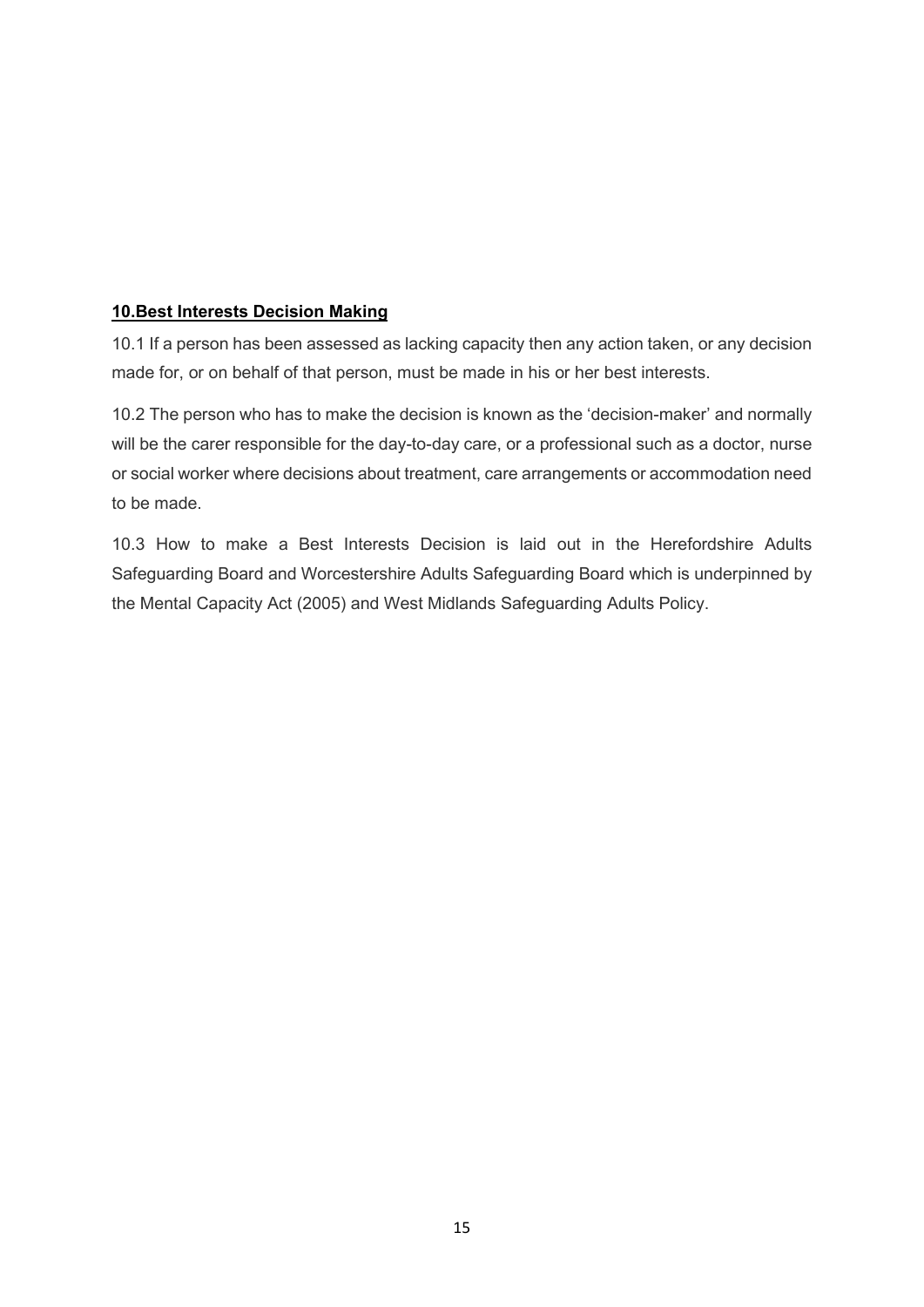## **11.Deprivation of Liberty Safeguarding (DOLS)**

11.1 The Deprivation of Liberty of Safeguards (DoLs) provides protection to people in hospitals and care homes. DoLs apply to people who have a mental disorder and who do not have mental capacity to decide whether or not they should be accommodated in the relevant care home or hospital to receive care or treatment.

11.2 A deprivation of liberty for such a person must be authorised in accordance with one of the following legal regimes: a deprivation of liberty authorisation or Court of Protection order under the Deprivation of Liberty Safeguards (DoLs)in the Mental Capacity Act 2005.

11.3 For further information see Appendix 4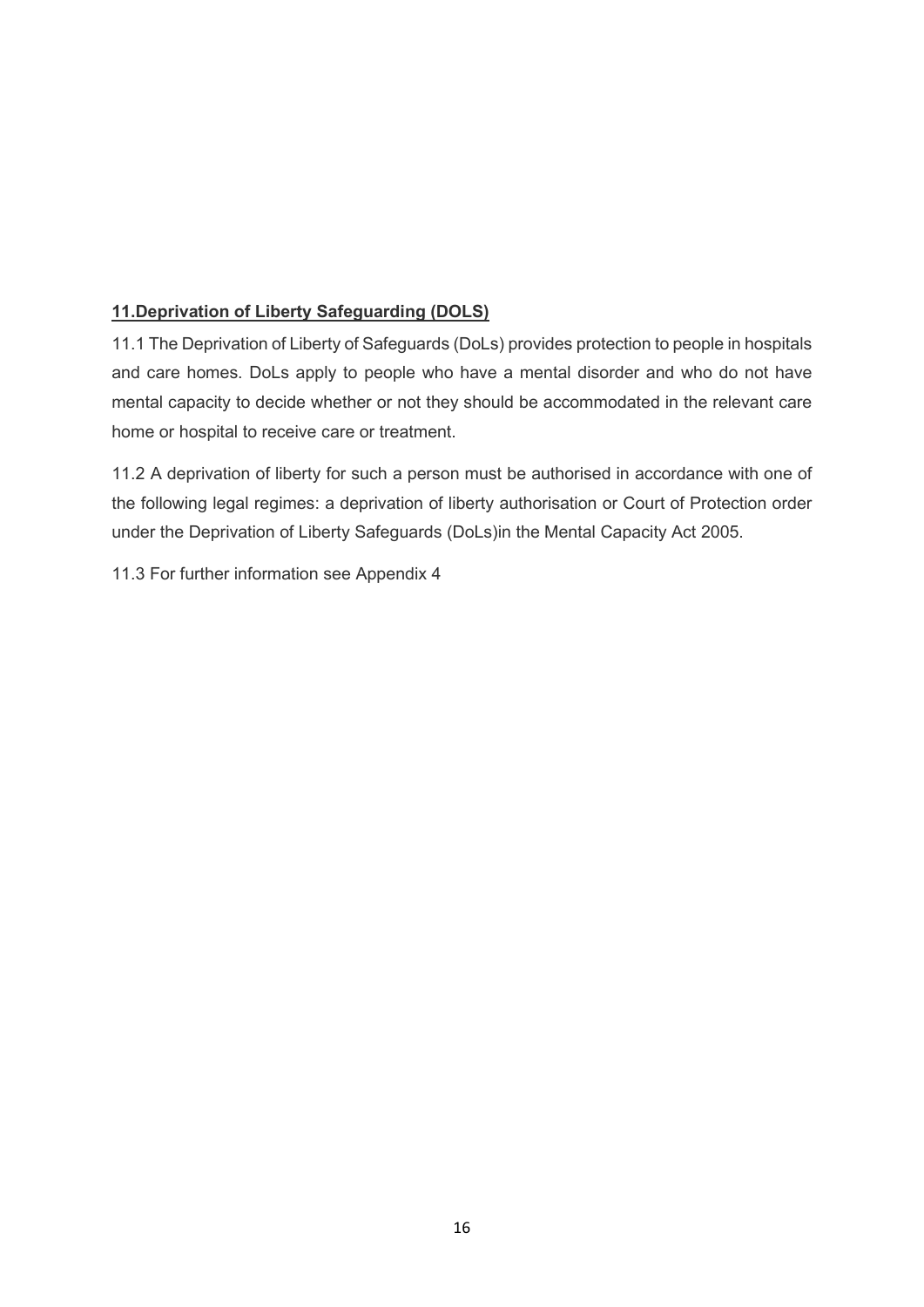#### **12.Safeguarding Accountability Structure**

#### **See appendix 2 for Hereford and Worcester Safeguarding Accountability Structure**

12.1 HWCCG Accountable Officer has the responsibility for ensuring that the health contribution to safeguarding and promoting the welfare of adults is discharged effectively across the whole local health economy through the CCG's commissioning arrangements.

12.2 The Chief Nursing Officer is the Governing Body Director with the Executive Lead for Safeguarding and will ensure that HWCCG works closely with partner organisations and provides appropriate representation to the HSAB and WSAB as required through the statutory duty imposed by the Care Act (2014)

12.3 The Chief Nursing Officer, and the Associate Director for Nursing and Quality/Designated Nurse for Safeguarding Adults and Children/Mental Capacity Act Lead will work in partnership with NHS England and NHS Improvement (NHSE/I) in complying with the Safeguarding Children, Young People and Adults at Risk in the NHS: Safeguarding Accountability and Assurance Framework 2019 and will work closely with other regulators to ensure sharing and learning of key information relating to all aspects of patient safety and quality, including safeguarding.

12.4 The Associate Director for Nursing and Quality/Designated Nurse for Safeguarding Adults and Children/Mental Capacity Act Lead will act as the professional lead for safeguarding sitting within the Quality and Safeguarding Team.

12.5 The Associate Director for Nursing and Quality/Designated Nurse for Safeguarding Adults and Children/Mental Capacity Act Lead works with the Chief Nursing Officer to:

• Meet the statutory and organisational responsibilities for the Safeguarding Adults agenda.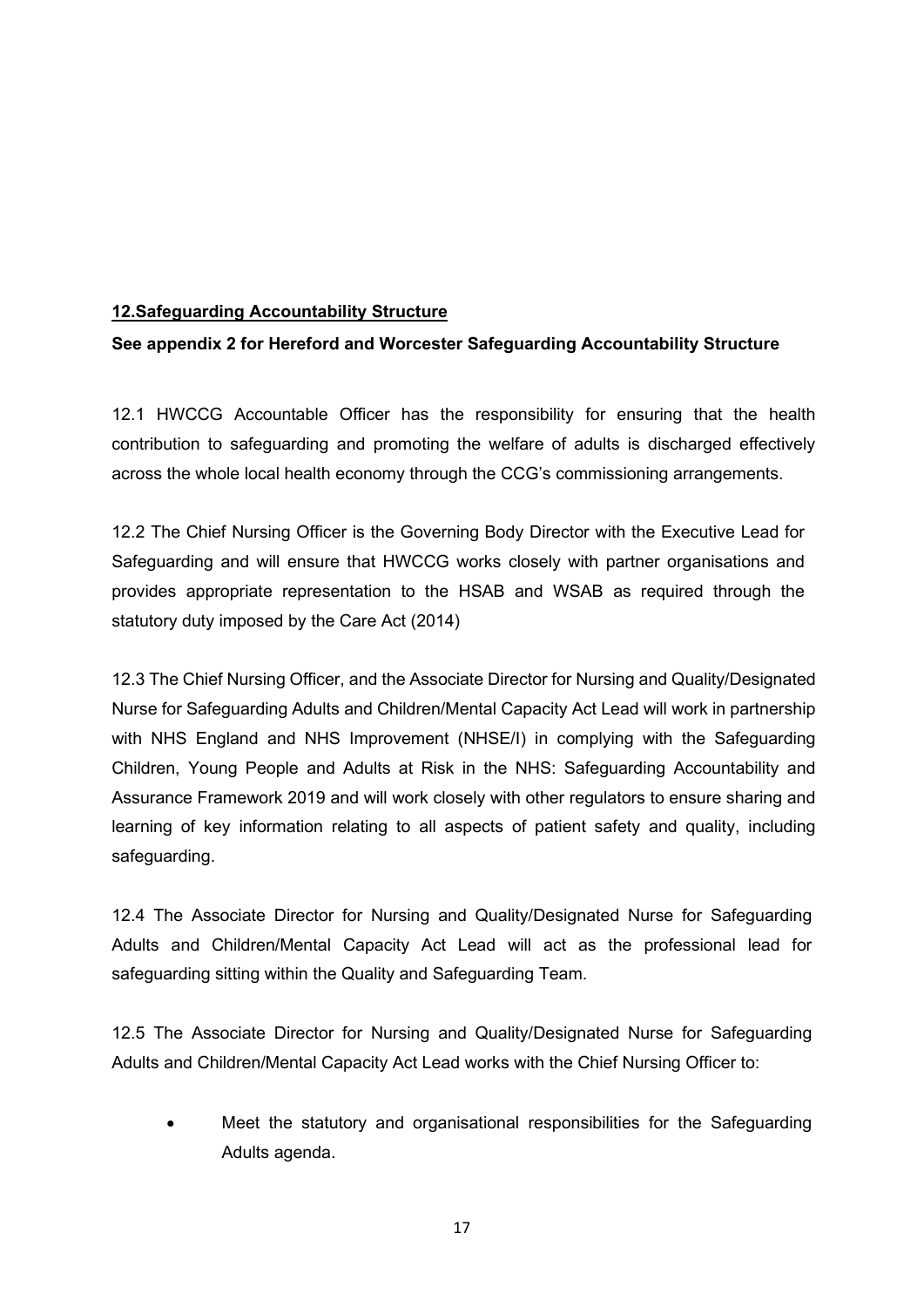- Act as a resource for providers and HWCCG staff around adult safeguarding and associated agendas.
- Ensure that the expertise of the Associate Director for Nursing and Quality/Designated Nurse for Safeguarding Adults and Children/Mental Capacity Act Lead is used to contribute to the design and planning of services.
- Ensure that through reporting to the Quality Committee, that robust and effective monitoring takes place in relation to safeguarding activity, recommendations from safeguarding adult reviews, and other local or national inquiries or reviews.
- To ensure that the Joint Strategic Needs Assessment includes these needs which contribute to informing the strategic work of the Health and Wellbeing board, and the Local Safeguarding Adults Board business plan.
- Represents the organisation during safeguarding adults' reviews and complex case reviews.
- Represents HWCCG in all matters relating to safeguarding adults across organisational and geographical boundaries.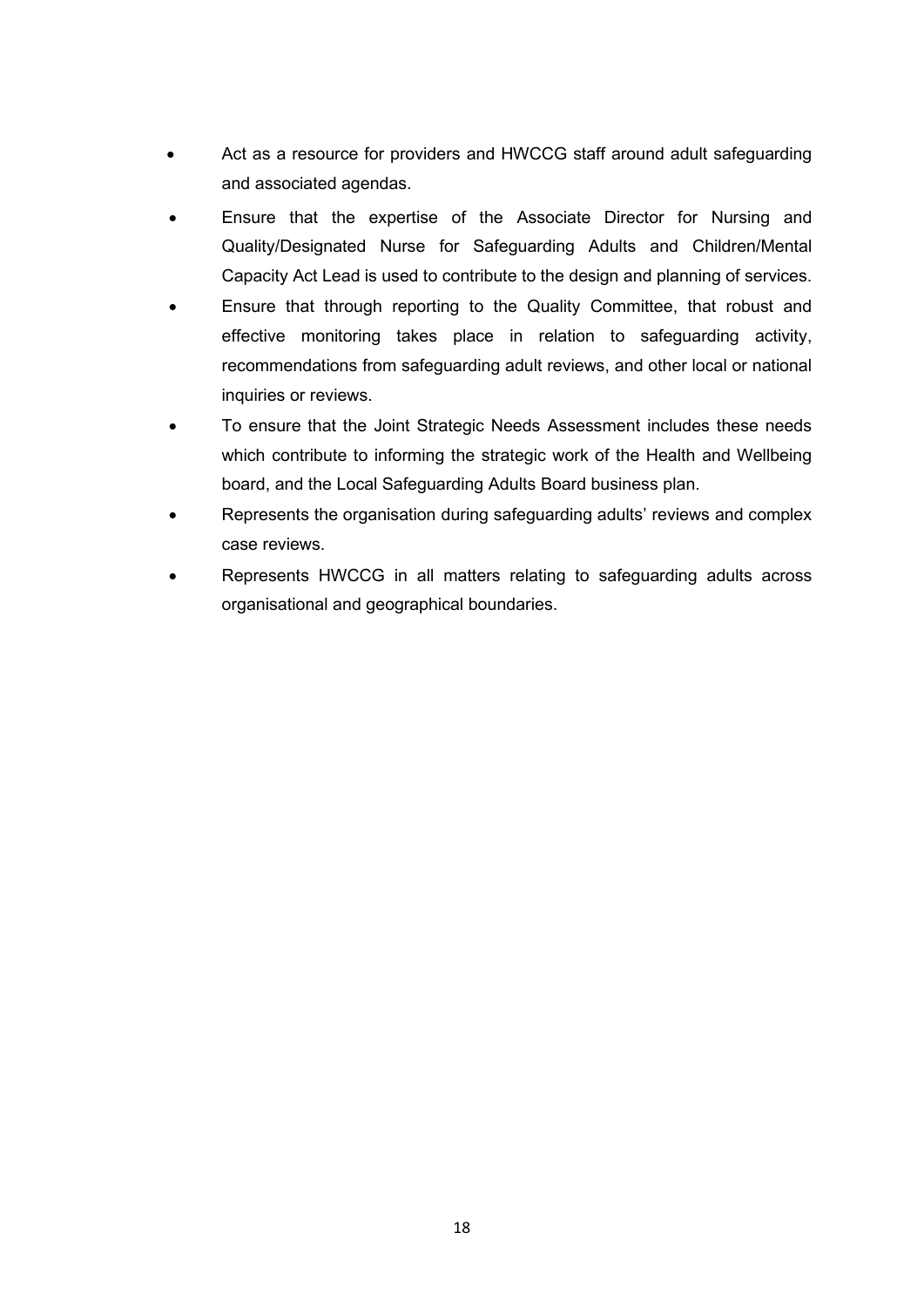#### **13. Commissioning arrangements**

- 13.1 Commissioning managers within HWCCG will ensure that service specifications of all health providers from whom services are commissioned include clear service standards for safeguarding and promoting the welfare of adults.
- 13.2Services/service level agreements should take account of:
- 13.3Safeguarding responsibilities
- 13.4Equality and diversity
- 13.5 The principles of information sharing in accordance with statutory and other information sharing guidance.
- 13.6 All services commissioned or provided are delivered, are centred and respect the individuality of each adult.
- 13.7 These standards will then be robustly managed through HWCCG's contract monitoring processes.

13.8 The Commissioning Managers will ensure that all new pathways, commissioning cases and schemes are impact assessed by HWCCG's Quality Impact assessment to ensure all consideration is given to adults safeguarding requirements.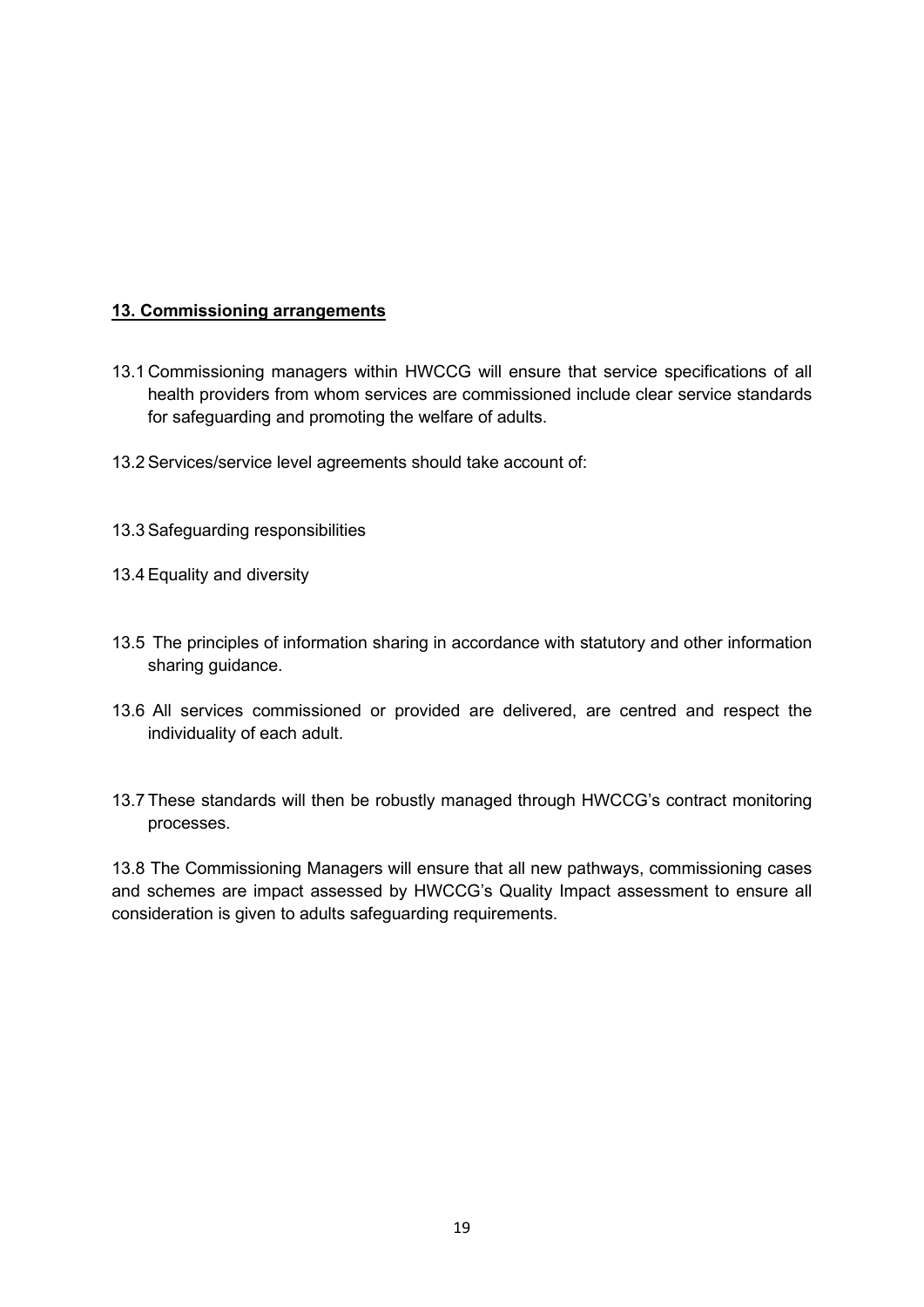#### **14.Recruitment**

14.1 HWCCG has a duty to ensure compliance with Safer Recruitment Processes and will act in accordance with the NHS Employers Regulations including the Safeguarding Vulnerable Groups Act (HM Government 2006), the Independent Safeguarding Authority and the Protection of Freedoms Act (Disclosure and Barring Service 2012)

14.2 Please refer to Herefordshire and Worcestershire CCG's recruitment policy and processes for more information.

14.3 Recruitment processes will cover permanent, temporary and agency staff.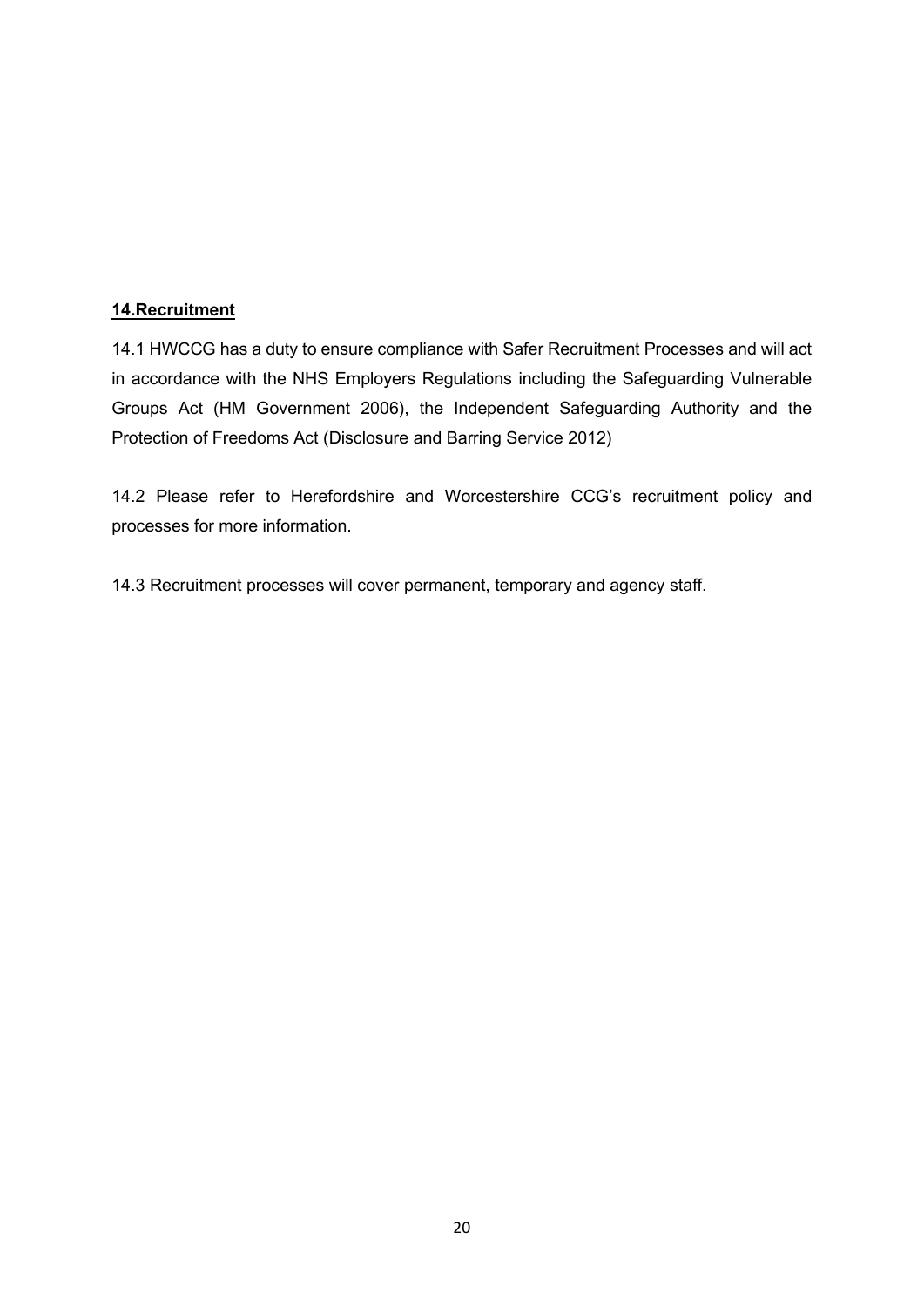#### **15.Governing Body Responsibilities**

15.1 The Governing Body has a responsibility to assure itself that the services from whom it commissions are fit for purpose and are held to account for their safeguarding functions.

15.2 The Governing Body will fulfil this role by receiving regular reports regarding safeguarding within the Quality Report, any completed Safeguarding Adults Reviews, Domestic Homicide Reviews and a Safeguarding Annual Report.

15.3 The Governing Body will also ensure there is senior attendance at the Herefordshire and Worcestershire Safeguarding Adults Board.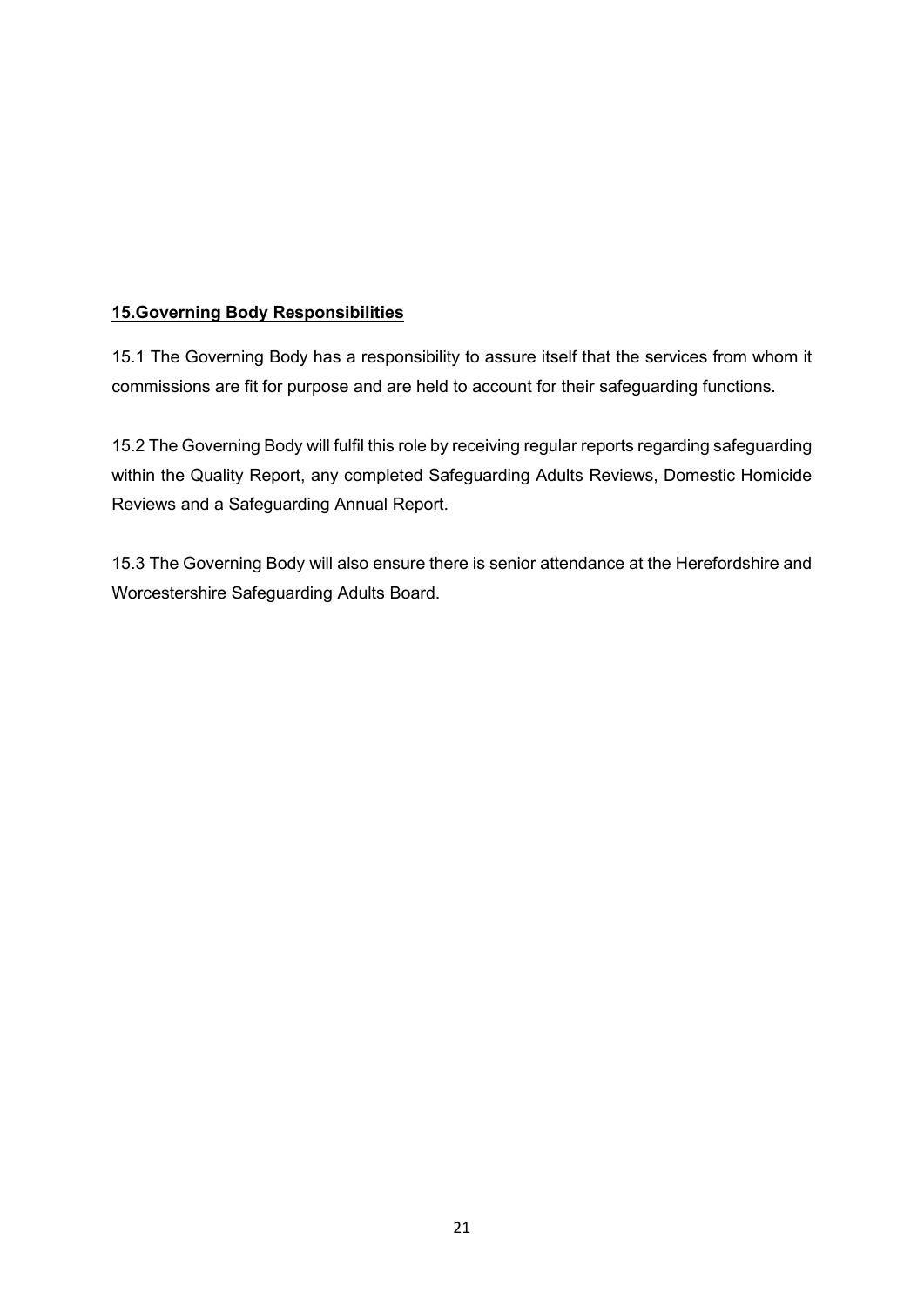#### **16.Safeguarding Adults Reviews**

16.1 The Care Act 2014 places a duty on a CCG to work in partnership with Local Safeguarding Adults Boards and/or other Safeguarding Adults Boards, to co-operate in conducting Safeguarding Adults Reviews (SAR). The Care Act gives definitions when and, to some extent, how such reviews are to be conducted. Herefordshire and Worcestershire Safeguarding Adults Board has detailed local guidance regarding conducting reviews.

16.2 In the event of a SAR being commissioned the Associate Director for Nursing and Quality/Designated Nurse for Safeguarding Adults and Children/Mental Capacity Act Lead will:

- Inform NHSE/I that a review is taking place
- Inform the Quality Committee of the review and outcome of the review to the committee, particularly findings relevant to the health economy across Herefordshire and Worcestershire
- Ensure any necessary reviews are conducted according to the guidance, quality assure such reviews and that reports are submitted to HSAB/WSAB in a timely manner
- Seek assurance from NHS commissioned services that actions arising from a review are completed.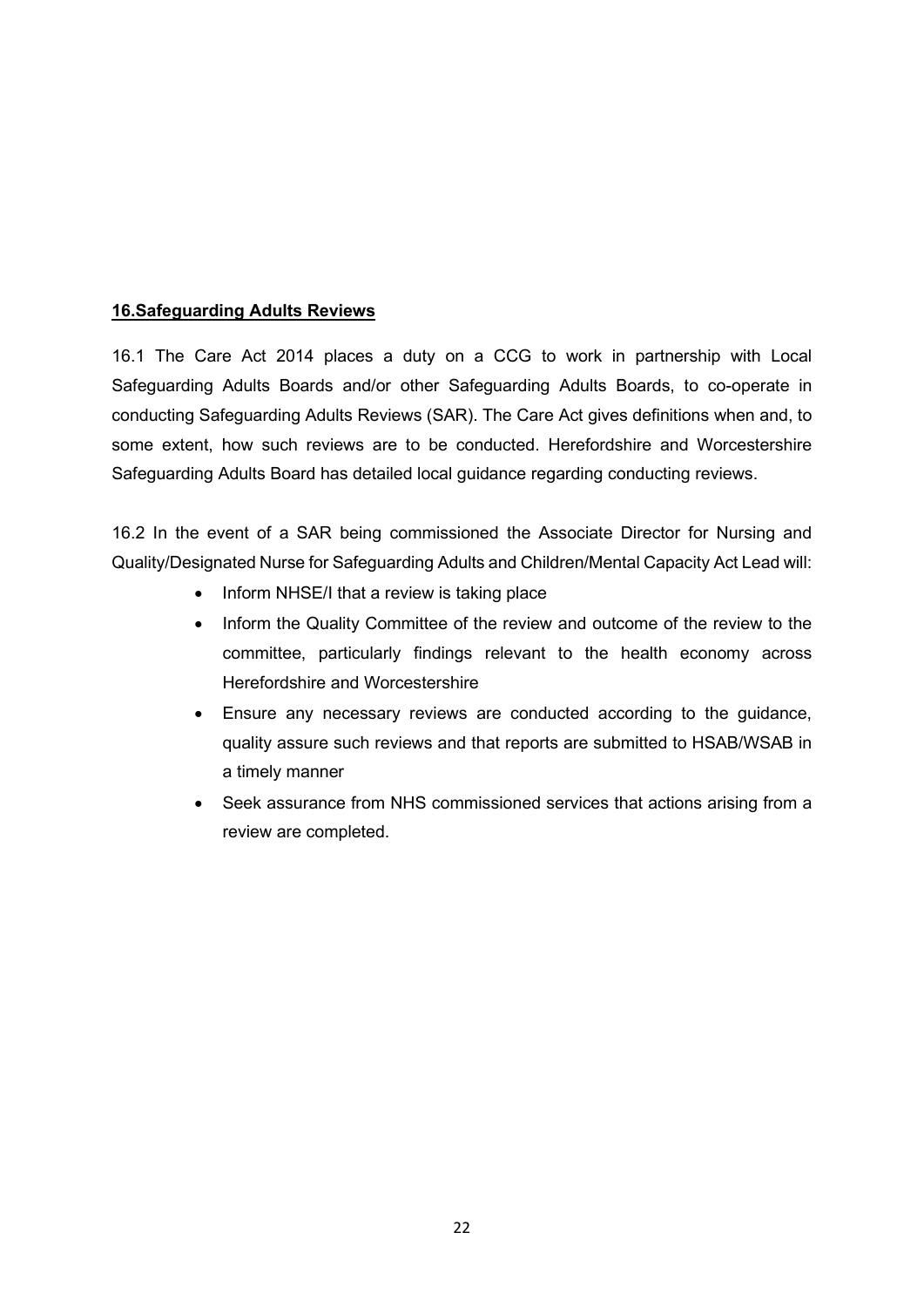#### **17.Domestic Homicide Reviews**

17.1 Domestic Homicide Reviews (DHR's) were established on a statutory basis under Section 9 of the Domestic Violence, Crime and Victims Act 2004 and came into force in April 2011.

17.2 A domestic homicide review means a review of the circumstances in which the death of a person aged 16 or over has or appears to have, resulted from violence, abuse or neglect by:

- A person to whom they were related or was/has an intimate relationship.
- A member of the same household.
- This legal requirement has been established to ensure agencies are responding appropriately to victims of domestic abuse by offering and putting in place appropriate support mechanisms, procedure, resources, and interventions. The aim is to avoid future incidents of domestic homicide and violence.
- HWCCG has a duty to have regard to the guidance and to ensure that providers across the health economy have the necessary arrangements to respond to this statutory guidance.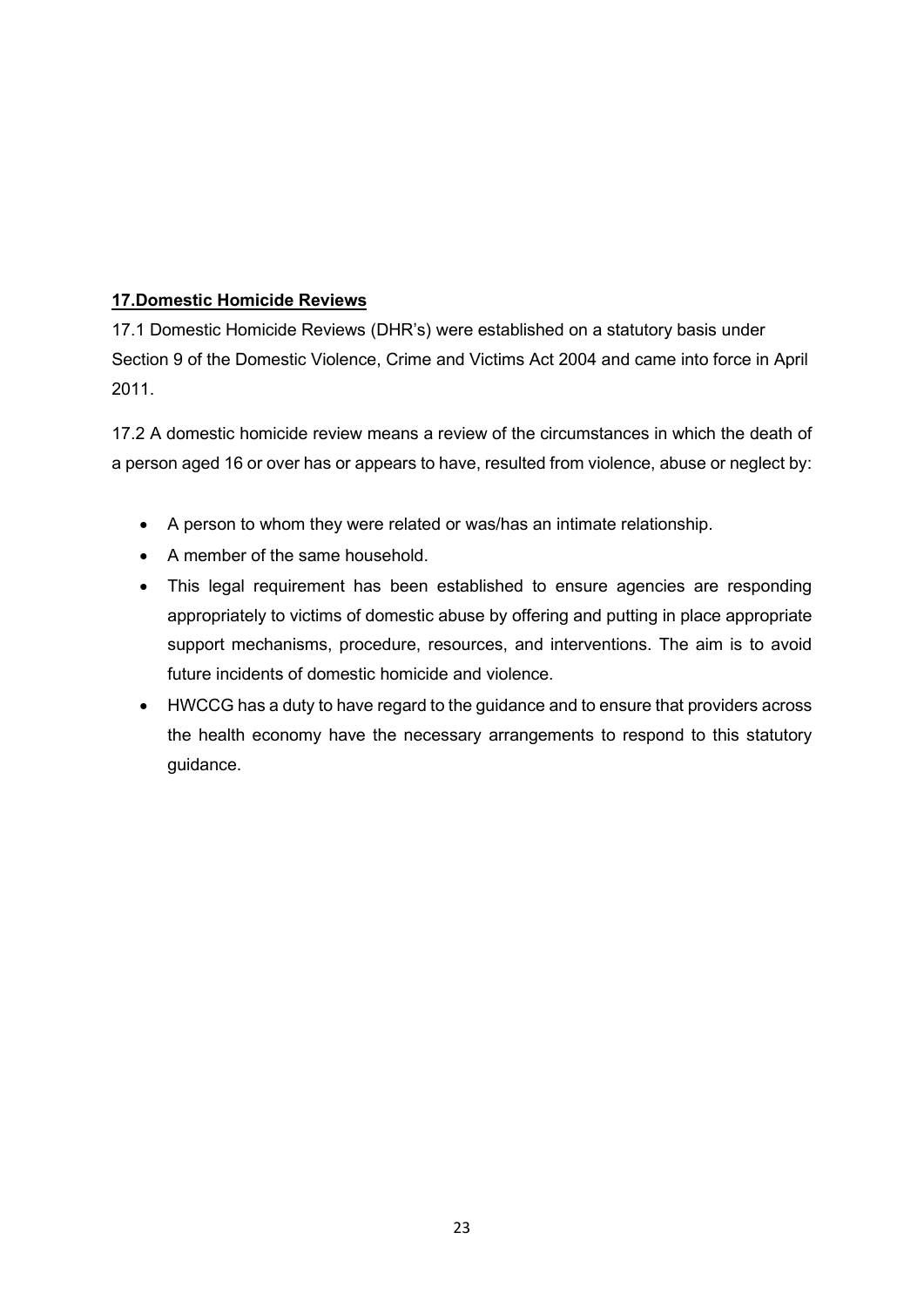#### **18.Support and Supervision**

18.1 Safeguarding supervision should be accessed by all safeguarding professionals working within the HWCCG in line with the HWCCG Supervision Policy.

18.2 This policy provides the detail regarding such supervision and how and when it can be accessed.

18.3 The HWCCG will ensure that protected time is available to enable staff to receive safeguarding supervision when required and it will be provided in addition to and separately from clinical supervision and management supervision.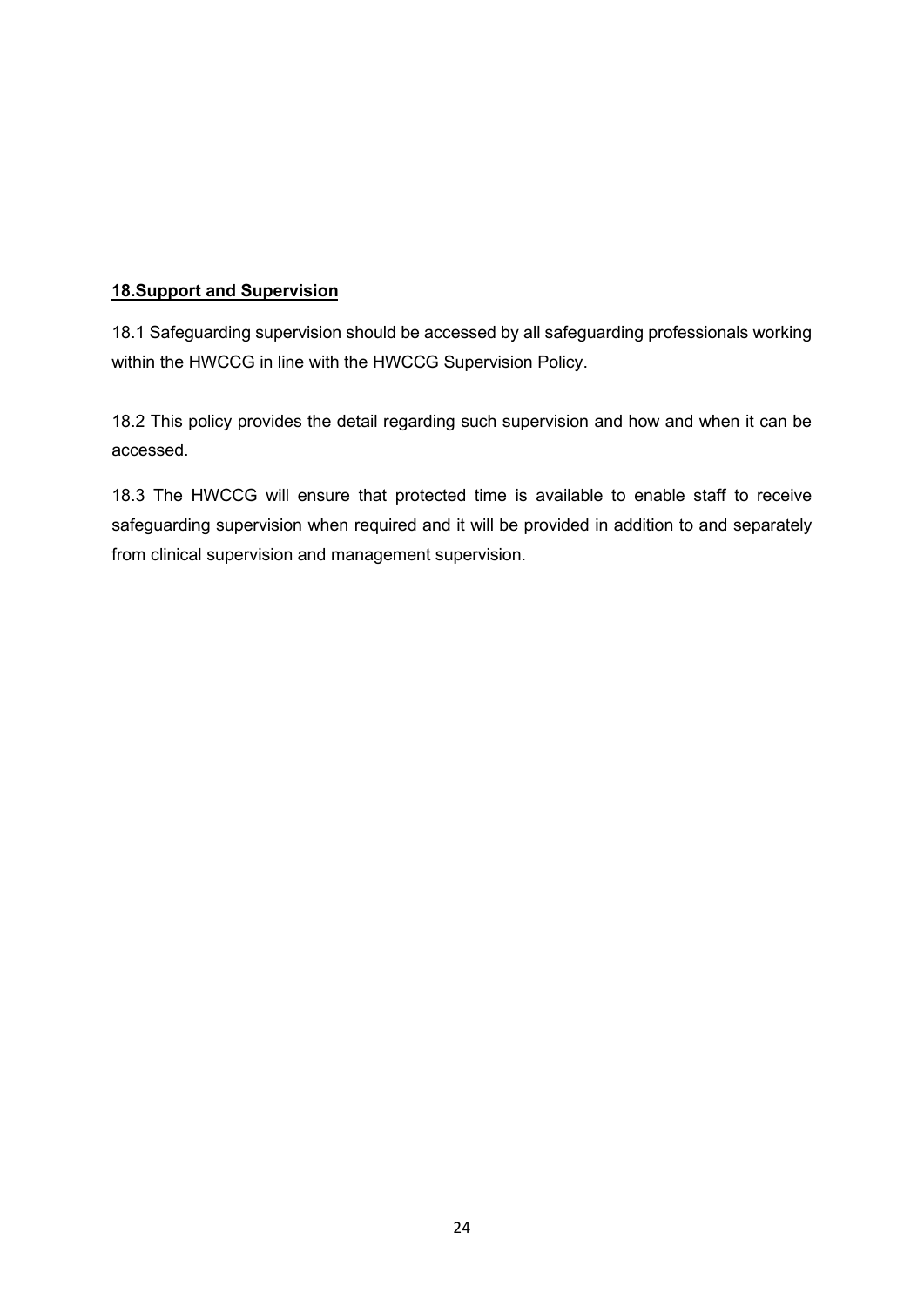#### **19.0 Equality Statement**

19.1 In applying this policy, HWCCG will have due regard for the need to eliminate unlawful discrimination, promote equality of opportunity, and provide for good relations between people of diverse groups, in particular on the grounds of the following characteristics protected by the Equality Act (2010); age, disability, gender, gender reassignment, marriage and civil partnership, pregnancy and maternity, race, religion or belief, and sexual orientation, in addition to offending background, trade union membership, or any other personal characteristic. HWCCG aims to design and implement services, policies and measures that meet the diverse needs of our service, population, and workforce, ensuring that none are placed at a disadvantage over others.

19.2 In carrying out its functions, HWCCG must have due regard to the Public Sector Equality Duty (PSED). This applies to all the activities for which Herefordshire and Worcestershire CCGs are responsible, including policy development, review, and implementation.

19.3 The Equality Impact Assessment screening was used to determine the potential impact this policy might have in respect to the individual protected characteristics.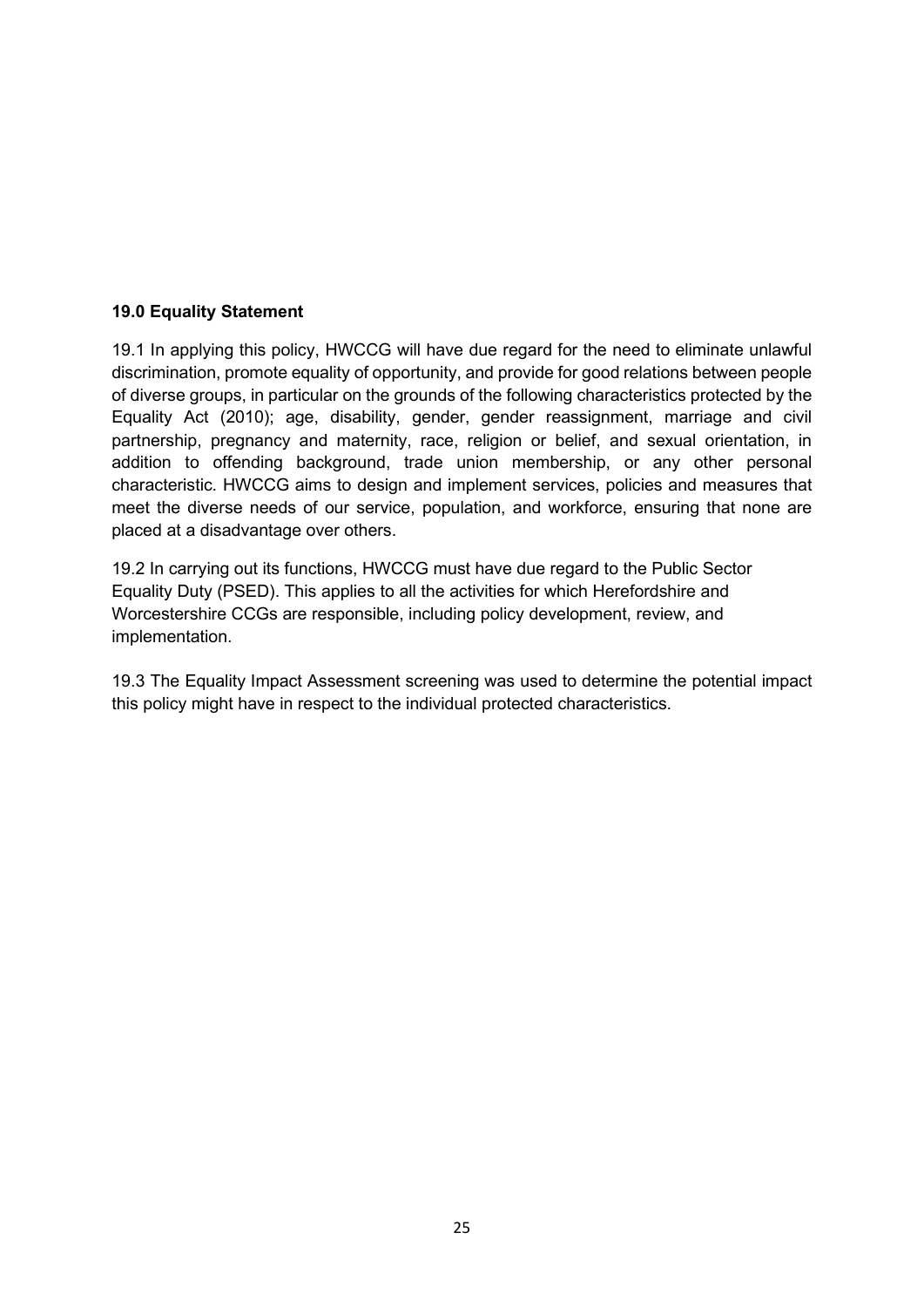| Herefordshire and Worcestershire CCGs - Adults and Children                                  |                                             |  |  |  |
|----------------------------------------------------------------------------------------------|---------------------------------------------|--|--|--|
|                                                                                              |                                             |  |  |  |
| Herefordshire and Worcestershire CCGs'<br>Safeguarding Team Generic email<br>address:        | hw.safeguarding@nhs.net                     |  |  |  |
| <b>Ellen Footman</b>                                                                         | 07885 265970                                |  |  |  |
| Associate Director for Nursing and                                                           | Or 01905 681999                             |  |  |  |
| Quality/Designated Nurse for Safeguarding<br>Adults and Children/Mental Capacity Act<br>Lead | Ellen.footman@nhs.net                       |  |  |  |
| <b>Jeremy Newell</b>                                                                         | 07730 029810                                |  |  |  |
| Deputy Designated Nurse (Safeguarding                                                        | Or 01905 681999                             |  |  |  |
| <b>Adults/Prevent Lead)</b>                                                                  | jeremynewell@nhs.net                        |  |  |  |
| <b>Heather Manning</b>                                                                       | 07854 415449                                |  |  |  |
| Deputy Designated Nurse (Safeguarding                                                        | Or 01432 260768                             |  |  |  |
| Children & CLA Lead)                                                                         | h.manning@nhs.net                           |  |  |  |
| <b>Sarah Dempsey</b>                                                                         | 07834 172270                                |  |  |  |
| Deputy Designated Nurse (Primary Care                                                        | Or 01905 681999                             |  |  |  |
| Lead)                                                                                        | sarah.dempsey3@nhs.net                      |  |  |  |
| <b>Rebecca Haywood-Tibbetts</b>                                                              | 07976 481413                                |  |  |  |
| Named Professional (Primary Care)                                                            | Or 01432 383692                             |  |  |  |
|                                                                                              | rebecca.haywood-tibbetts@nhs.net            |  |  |  |
| DESIGNATED DOCTOR FOR SAFEGUARDING CHILDREN                                                  |                                             |  |  |  |
| Dr David Lewis (Designated Doctor for                                                        | 07718 118312                                |  |  |  |
| Safeguarding Children)                                                                       | Office: 01905 681071 (or internal extension |  |  |  |
|                                                                                              | 51071)                                      |  |  |  |
|                                                                                              | david.lewis5@nhs.net                        |  |  |  |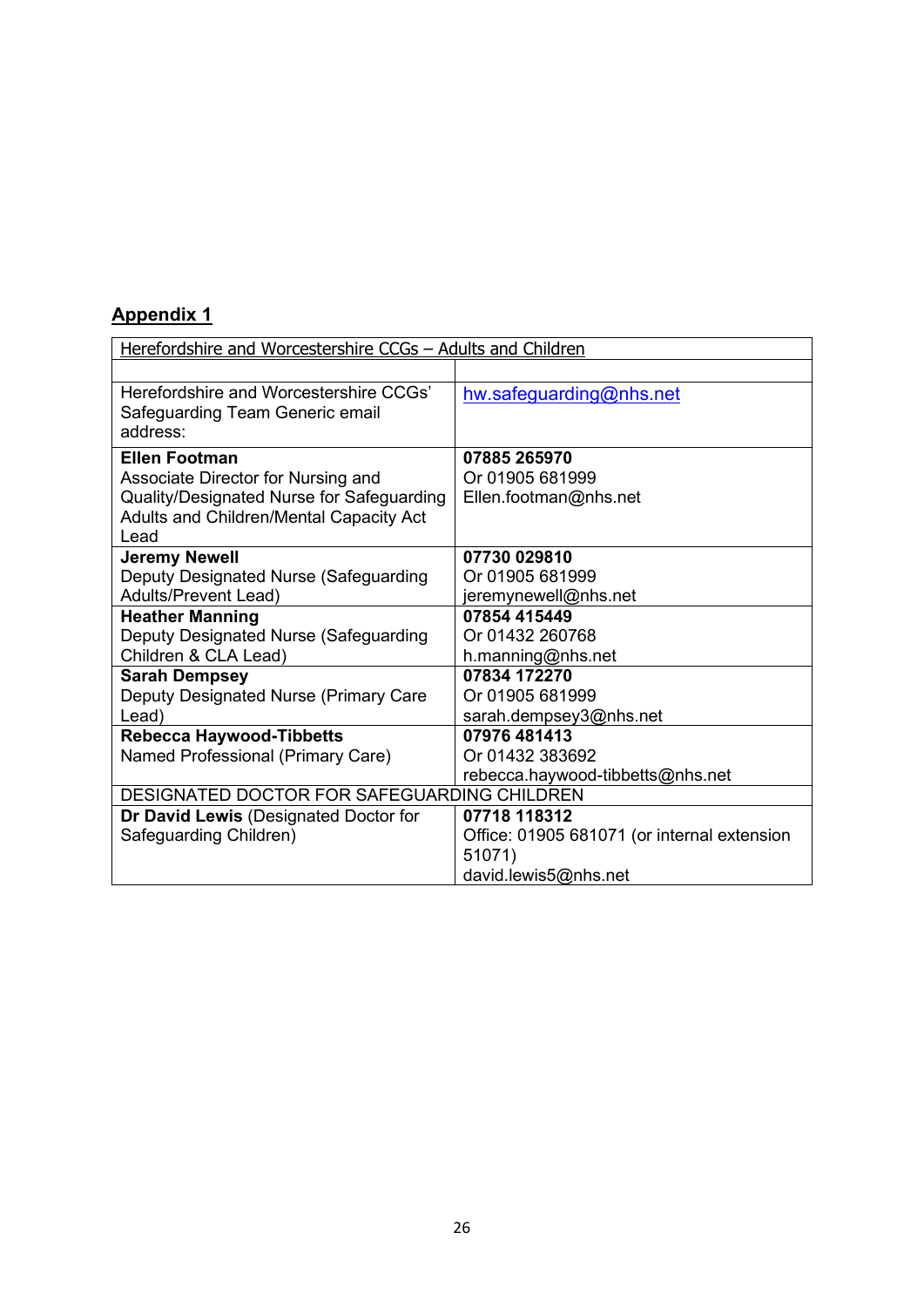#### **Accountability structure for HWCCG Safeguarding Structures and Governance Arrangement for Safeguarding and Looked After Children, and Safeguarding Adults**

Accountable Officer for Herefordshire and Worcestershire CCGs

Chief Nurse/Director of Quality

Designated Doctor for Safeguarding Children and Looked After Children (8 PA's)

The Associate Director for Nursing and Quality/Designated Nurse for Safeguarding Adults and Children/Mental Capacity Act Lead (including Looked After Children and Mental Capacity Act Lead)

Deputy Designated Nurse Adult Safeguarding & Prevent lead

Deputy Designated Nurse

Safeguarding Children and Looked after Children

Deputy Designated Nurse Primary Care Lead

Named Professional for Safeguarding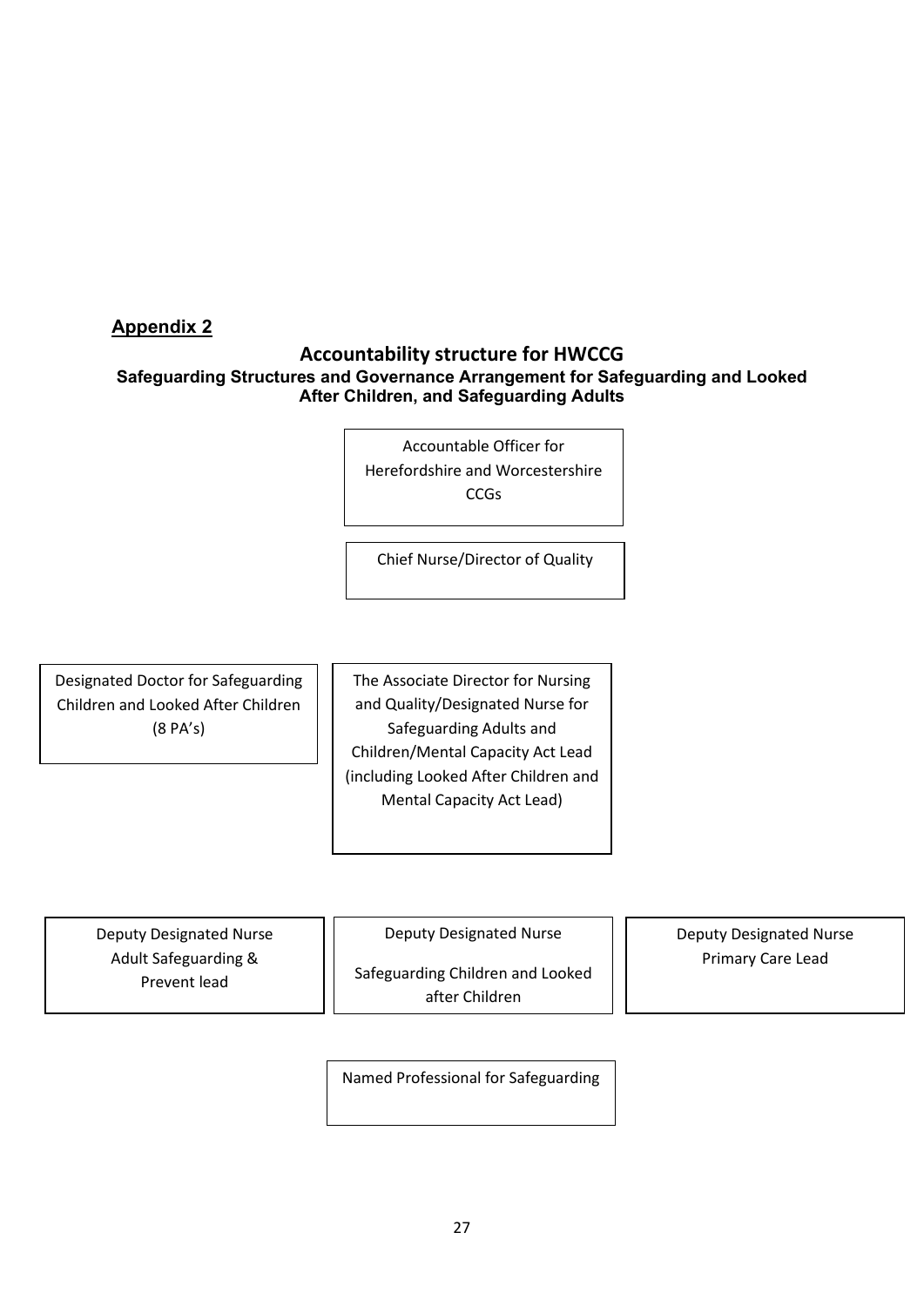#### How to raise concerns relating to PREVENT within HWCCG

#### CHANNEL referral will be made by the PREVENT Lead